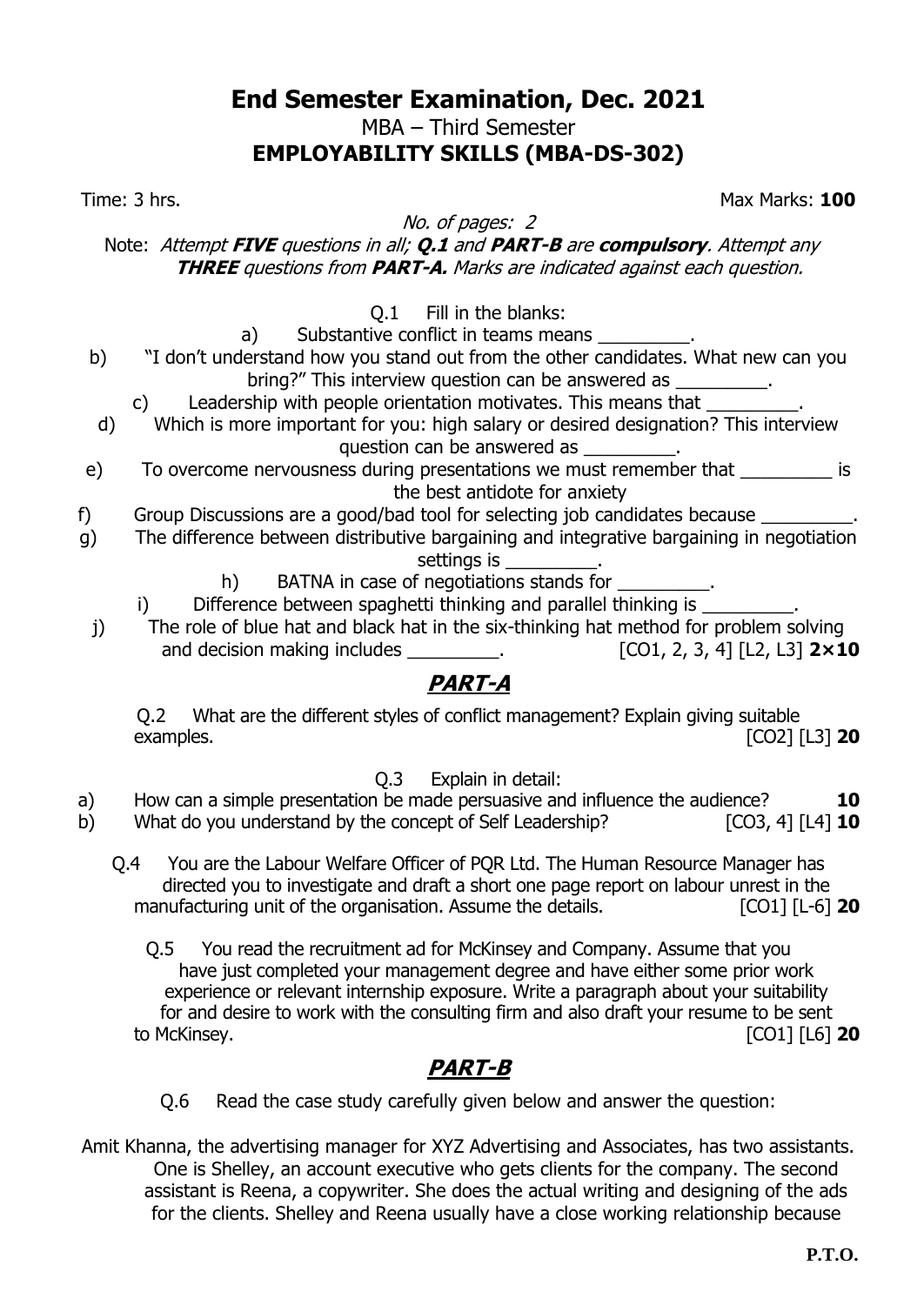they work as a team on all clients' accounts. Shelley gets the clients and discusses their needs with them. After this she informs Reena about the conversation and the clients' needs so that Reena can design the right ad. Once Reena completes the ad, Shelley presents it to the client. If the ad is a success, it is usually Shelley who gets the praise because she is the one who interfaces with the client. In the past, Reena was not bothered by the recognition Shelley got because she always knew she was the one who designed the ad. But the last ad that Reena designed brought in a  $\Box$ 10 lakh contract to the firm. Khanna immediately gave a raise to Shelley for bringing the client but did not give Reena any recognition or credit. Naturally, this caused friction between Shelley and Reena and their relationship began to deteriorate. Four days after Shelley got the raise, their conflict reached a crescendo. Shelley borrowed Reena's stapler (a trivial occurrence) and forgot to return it. Reena created a scene and refused to talk to Shelley for the next few days. The problem was brought to Khanna's attention as his department's productivity was declining. For the ads to be developed, the assistants had to work as a team. Khanna summoned the employees to his office, delivered a long lecture and insisted that the two should begin working on the next ad. He expected them to finish the ad by noon the following day. Shelley and Reena walked out of Khanna's office without resolving the problem. They did get the work done the next day but their close relationship was now history.

What steps do you think Khanna should have taken to develop a win-win situation? [CO1, 2, 3, 5] [L5] **20**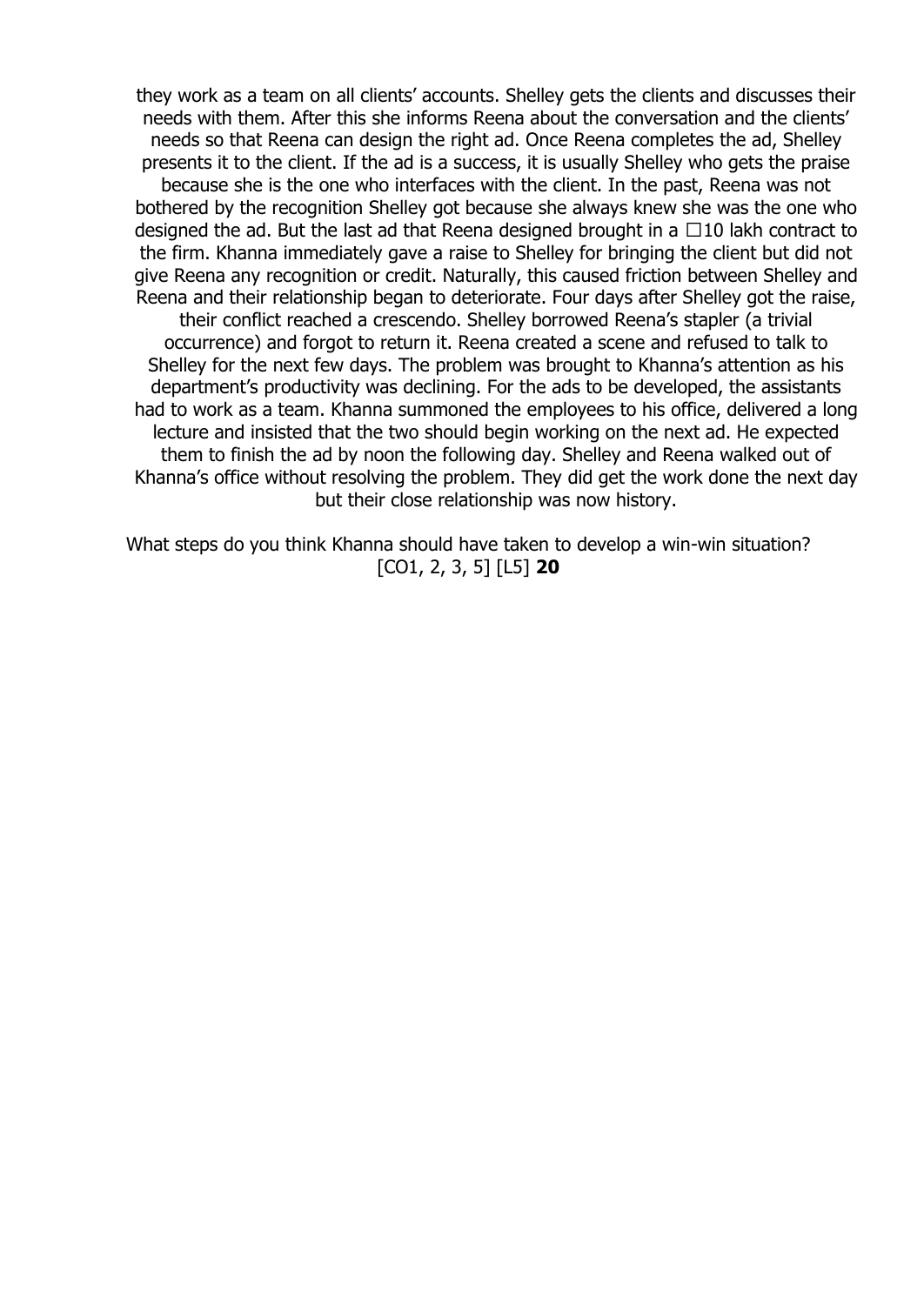MBA – Third Semester

#### **BUSINESS STRATEGY AND ANALYTICS (MBA-DS-BA-302)**

Time: 3 hrs. Max Marks: **100** No. of pages: 2

Note: Attempt **FIVE** questions in all; **PART-B** is **compulsory**. Attempt any **FOUR** questions from **PART-A.** Marks are indicated against each question.

### **PART-A**

- Q.1 a) Explain the guidelines for a strategic planning to be effective? [CO4] [L2] **10** b) What is a strategy planning process? Explain the steps in strategy planning process. [CO4][L2] **10**
- Q.2 Business analytics refers to the skills, technologies, practices that are useful for deriving the perceptions that can be used for future business planning. It is a field that is now applicable across all domains and industries. Comment on the basis of application of business analytics and balanced scorecard.  $[CO1, 2] [L2] 20$ business analytics and balanced scorecard.
- Q.3 How Dashboards are different from Balanced Score Card. Explain with suitable examples. [CO2] [L2] **20**
- Q.4 a) Illustrate various types of KPIs with examples. [CO3] [L2] **10** b) Explain the different types of reports used for monitoring KPIs [CO3] [L2] **10**
- Q.5 'A business dashboard is an information management tool that is used to track KPIs, metrics, and other key data points relevant to a business, department, or specific process. Through the use of data visualizations, dashboards simplify complex data sets to provide users with at a glance awareness of current performance'. Explain with the usage of dashboards in performance management, evaluation and control. [CO2] [L2] **20**
- Q.6 Elaborate various forecasting techniques with suitable examples. [CO1] [L2] **10** The sales of a magazine in a stall for the previous 10 months are given below.

| <b>Month</b> | <b>Sales</b> |  |
|--------------|--------------|--|
| Jan          | 30           |  |
| Feb          | 25           |  |
| March        | 35           |  |
| April        | 25           |  |
| May          | 20           |  |
| June         | 30           |  |
| July         | 35           |  |
| August       | 40           |  |
| September    | 30           |  |
| October      | 45           |  |

Calculate the simple exponential smoothing taking  $a = 0.3$  for the above data. [CO1] [L3] **10**

### **PART-B**

Q.7 A multinational hotel chain has been implementing analytics based digital marketing to its customers. However, the responses to the digital campaigns have not been as expected. Currently, they are trying to solve this problem by focusing on similar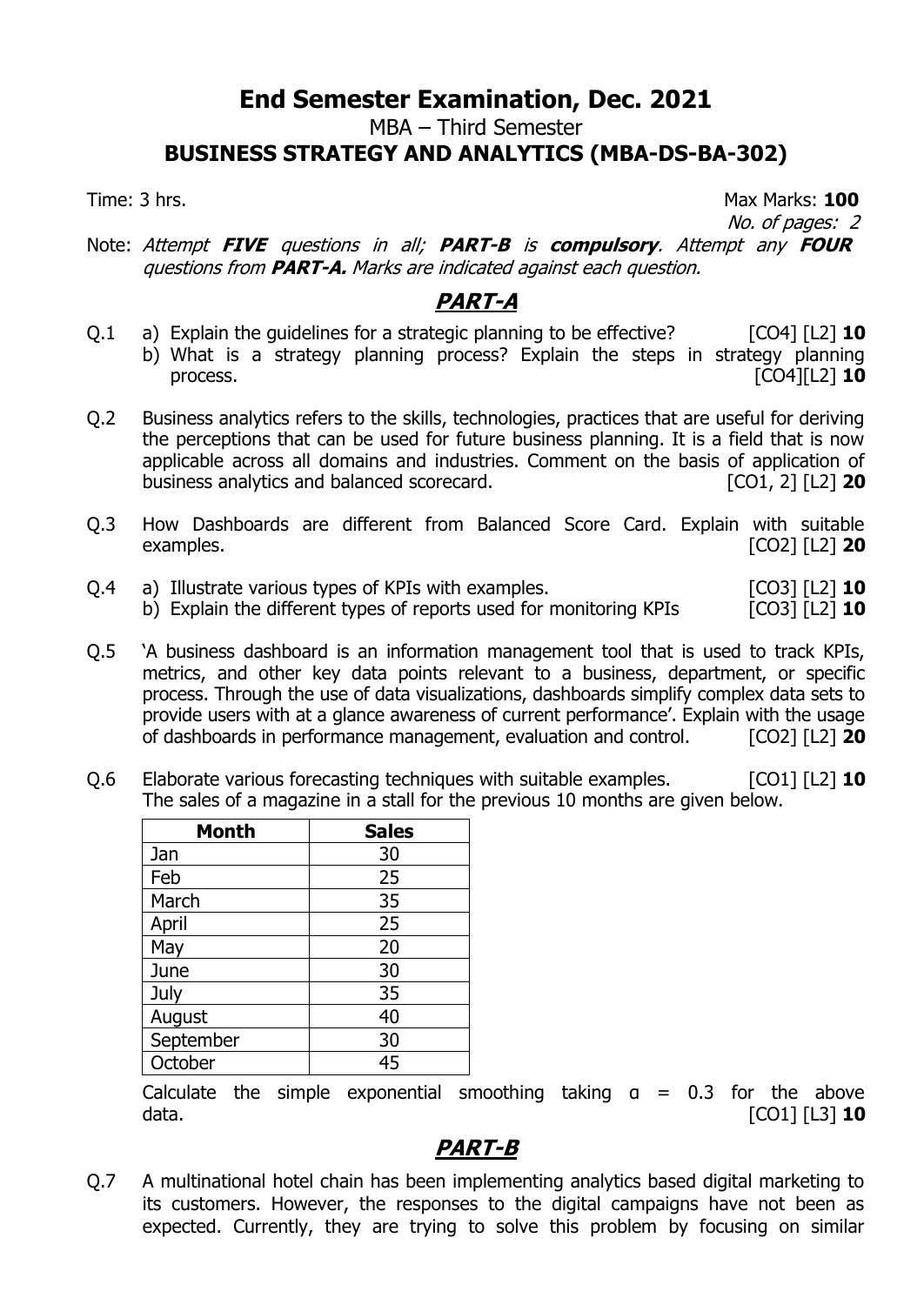MBA – Third Semester

#### **MARKETING ANALYTICS (MBA-DS-BA-304)**

Time: 3 hrs. Max Marks: **100**

No. of pages: 2

Note: Attempt **FIVE** questions in all; **Q.1** and **PART-B** are **compulsory**. Attempt any **THREE** questions from **PART-A.** Marks are indicated against each question.

- Q.1 Explain the terms:
	- a) Price skimming.
	- b) Slicing and Dicing Data with Pivot Tables.
	- c) Multiple regression.
	- d) STP framework.
	- e) Cluster Analysis.
	- f) Discriminate Analysis.
	- g) Perceptual Mapping.
	- h) CLV
	- i) Social Media Analysis.
	- j) Price Bundling. [CO1] [L2] **2×10**

### **PART-A**

- Q.2 Highlight the need and importance of pricing analytics for an organization. Describe various techniques of Pricing forecasting, with examples. [CO4] [L2] **20**
- Q.3 Explain the usage of
	- a) Marketing Forecast techniques.
	- b) CLV, Its Drivers and uses of CLV metrics. [CO3] [L1] **10×2**
- Q.4 Analyze the role of STP framework in segmentation and explain prediction tools used in marketing analytics to generate data driven marketing decisions [CO2] [L4] **20**
- Q.5 Explain the relevance of Social Media analytics and elaborate on various tools and techniques available to perform social media analytics. [CO1] [L2] **20**
- Q.6 Evaluate how organizations are using customer analytics? How does it help businesses derive benefits from analytics? **Example 20** [CO3] [L5] **20**

### **PART-B**

Q.7 Please read the case "Healthy Products Limited" below and answer the questions based on it :

Sonia Bhanot cannot believe what she has just heard. Having joined Healthy Products as a Market Analyst and Planner, she has just been informed that the company has no sales forecasting system and Finance simply examine previous sales when doing next year's estimated sales for budgeting purposes. She cannot understand how the company has managed to operate effectively without one. Her marketing manager, however, a very competent technical engineer who has over the years moved through sales and into marketing in the company, believes that all forecasts are simply a waste of time. His view is that what is going to happen will happen and no amount of forecasting will affect this. Moreover, he has pointed out that in his experience forecasts are usually wrong and so it is better to do without them. Although Sonia has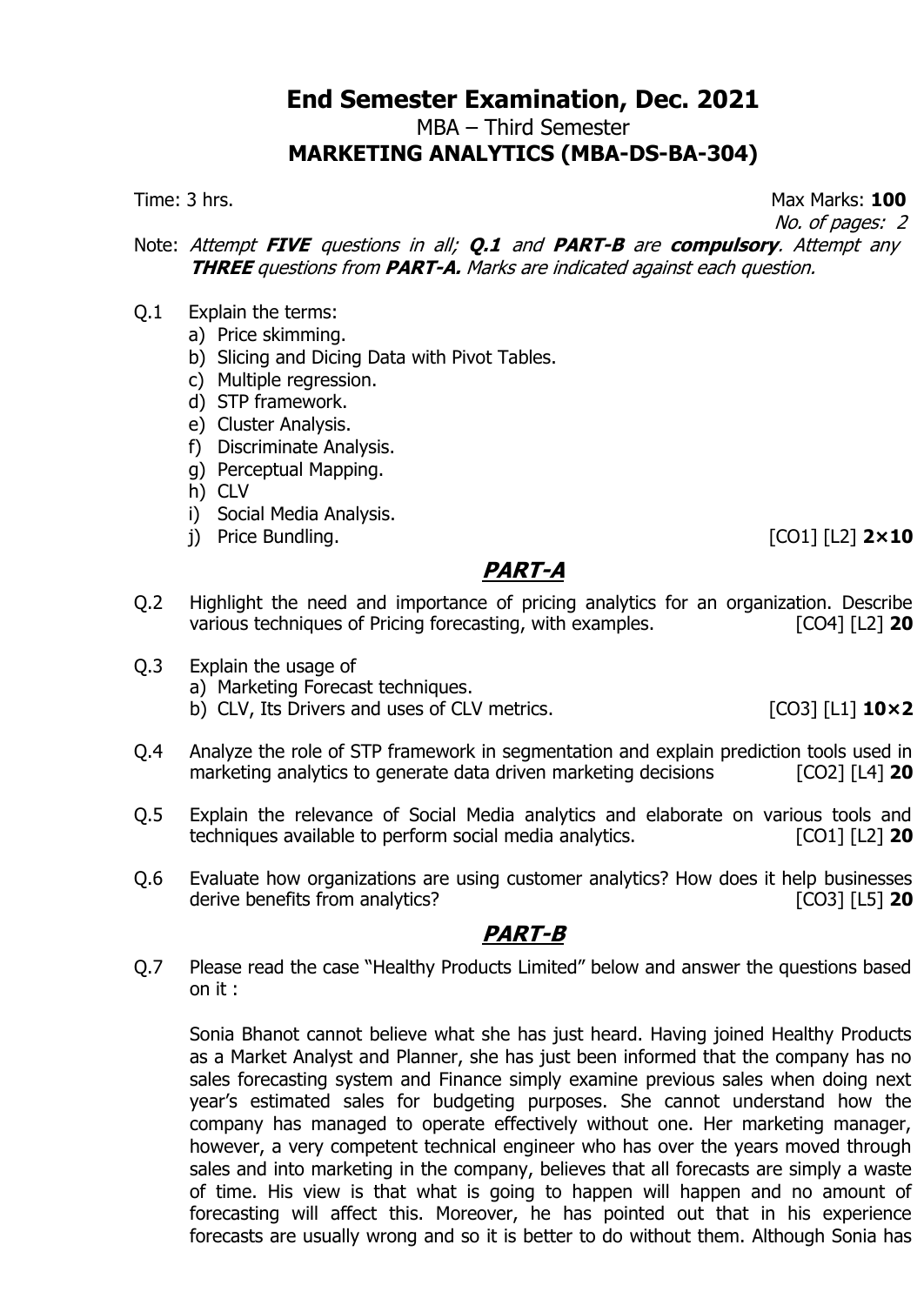MBA – Third Semester

#### **BIG DATA ANALYTICS (MBA-DS-BA-306)**

Time: 3 hrs. Max Marks: **100**

No. of pages: 1

#### Note: Attempt **FIVE** questions in all; **Q.1** and **PART-B** are **COMPULSORY**. Attempt **ANY THREE** questions from **PART-A.** Marks are indicated against each question.

- Q.1 Answer the following:
	- a) Outline different applications of Big data analytics.
	- b) Mention different sources of Big data.
	- c) Differentiate between structured and unstructured data.
	- d) List different activities performed in Map Reduce.
	- e) Discuss the advantages of NO-SQL databases.
	- f) Compare HBase and RDBMS.
	- g) Write a query to create table in Pig.
	- h) Define 'Hadoop Cluster'.
	- i) Discuss the features of Spark Machine learning Library. [CO1, 2, 3, 4] [L1, L2] **2×10**

# **PART-A**

| Q.2            | a) Explain data analytics file cycle with suitable diagram.<br>b) List 4Vs in big data with suitable examples.<br>c) Categorize major technological challenges in managing Big Data and solutions for<br>addressing those challenges.             | $[CO1][L2]$ 5<br>$[CO1][L1]$ 5<br>$[CO1][L4]$ 10               |
|----------------|---------------------------------------------------------------------------------------------------------------------------------------------------------------------------------------------------------------------------------------------------|----------------------------------------------------------------|
| Q <sub>2</sub> | a) Discuss key aspects of Hadoop. Explain main components of Hadoop with help of<br>example.<br>b) Sketch main phases of Map-Reduce with help of word count example.<br>c) Outline the functions of Job Tracker and Task Tracker in<br>framework. | $[CO2] [L2]$ 7<br>$[CO2] [L3]$ 7<br>Map Reduce<br>[CO2] [L1] 6 |
| Q.4            | a) Demonstrate the features of HDFS.                                                                                                                                                                                                              | $[CO2]$ [L3] <b>5</b><br>FAAAR EL 17                           |

- b) Compare and Contrast different features of PIG and HIVE. [CO3] [L4] **5** c) Illustrate different components of HIVE .Discuss features of HIVE Language. Write query to create table in HIVE and insert the data in the table. [CO3] [L5] **10**
- Q.5 a) Justify the role of big data in any two machine learning applications. [CO4] [L6] **10** b) Demonstrate the features of Apache spark in detail. [CO3] [L3] **5** c) Write short note on Azure ML. [CO3] [L1] **5**
	-

# **PART-B**

Q.6 Twitter's data was growing at an accelerating rate (i.e.10 TB data/day). Thus, Twitter decided to move the archived data to HDFS and adopt Hadoop for extracting the business values out of it. Their major aim was to analyse data stored in Hadoop to come up with the following insights on a daily, weekly or monthly basis. Read the case study carefully given above and answer the below question: Propose how Twitter used Hadoop and Big Data technologies for different operations? [CO4] [L6] **20**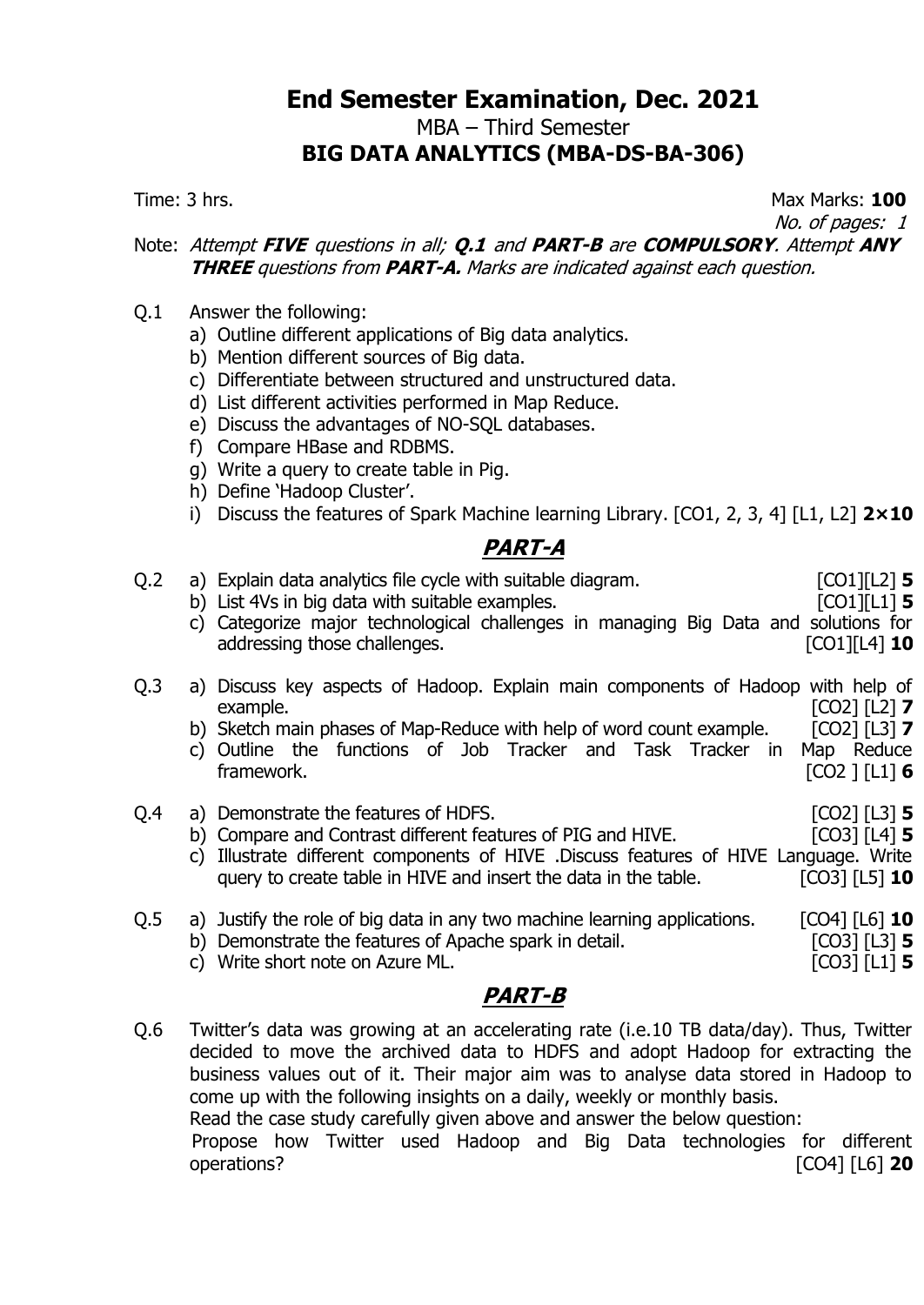MBA – Third Semester

### **SECURITY ANALYSIS AND PORTFOLIO MANAGEMENT (MBA-DS-FN-301)**

Time: 3 hrs. **Max Marks: 100** 

No. of pages: 2

#### Note: Attempt **FIVE** questions in all; **Q.1** and **PART-B** are **compulsory**. Attempt any **THREE** questions from **PART-A.** Marks are indicated against each question.

- Q.1 Choose the correct answer:
	- a) What is the expected return of a zero-beta security?
		- i) Market rate of return. **ii**) Zero rate of return.
			-
		- iii) Negative rate of return. **iv** iv) Risk-free rate of return.
	- b) Capital asset pricing theory asserts that expected returns are best explained by: i) Economic factors<br>
	iii) Systematic risk<br>
	iii) Systematic risk<br>
	iii) Diversification
		- iii) Systematic risk
- 
- c) A stock with a beta of 2 is
	- i) twice as risky as the average stock in the market.
	- ii) will have twice the expected return as the average stock in the market.
	- $\overrightarrow{iii}$ ) will have twice the standard deviation as the average stock in the market.
	- iv) will have twice the return as the risk-free rate.
- d) According to the CAPM, what is the rate of return of a portfolio with a beta of 1?
	- i) Between R<sub>m</sub> and R<sub>f</sub><br>iii) Beta  $\times$  (R<sub>m</sub> R<sub>f</sub>)
		- ii) The risk-free rate,  $R_f$
		-
- iv) The return on the market,  $R_m$
- e) Consistent with capital market theory, systematic risk:
	- I. refers to the variability in all risky assets caused by macroeconomic and other aggregate market-related variables.
	- II. is measured by the coefficient of variation of returns on the market portfolio.
	- III.refers to non-diversifiable risk.
	-
	-
	- i) I only ii) II only
	- iii) I and III only iv) II and III only
- f) Which amongst the following does not fall under the criteria for evaluation of an investment avenue
	- i) Rate of return ii) Risk
	- iii) Marketability iv) Tax shelter
	-
- 
- 
- v) Safety vi) None of the above

g) Amongst the following investment avenues the risk is highest in the case of

- i) Equity shares ii) Non-convertible debentures
- iii) Debt schemes iv) Bank deposits
- v) Public Provident fund vi) Life Insurance Policies
- h) Out of the following
	-
	-
	- c) Depositories<br>
	e) Foreign portfolio investors<br>
	e) Foreign portfolio investors<br>
	f) Merchant Bankers  $\overrightarrow{e}$ ) Foreign portfolio investors
	- g) Mutual Funds h) Custodians
	- i) Underwriters i) Bankers
	-
- 
- a) Regulators b) Stock exchanges
	-
	-
	-
	-
- k) Venture Capital Funds l) Credit Rating Agencies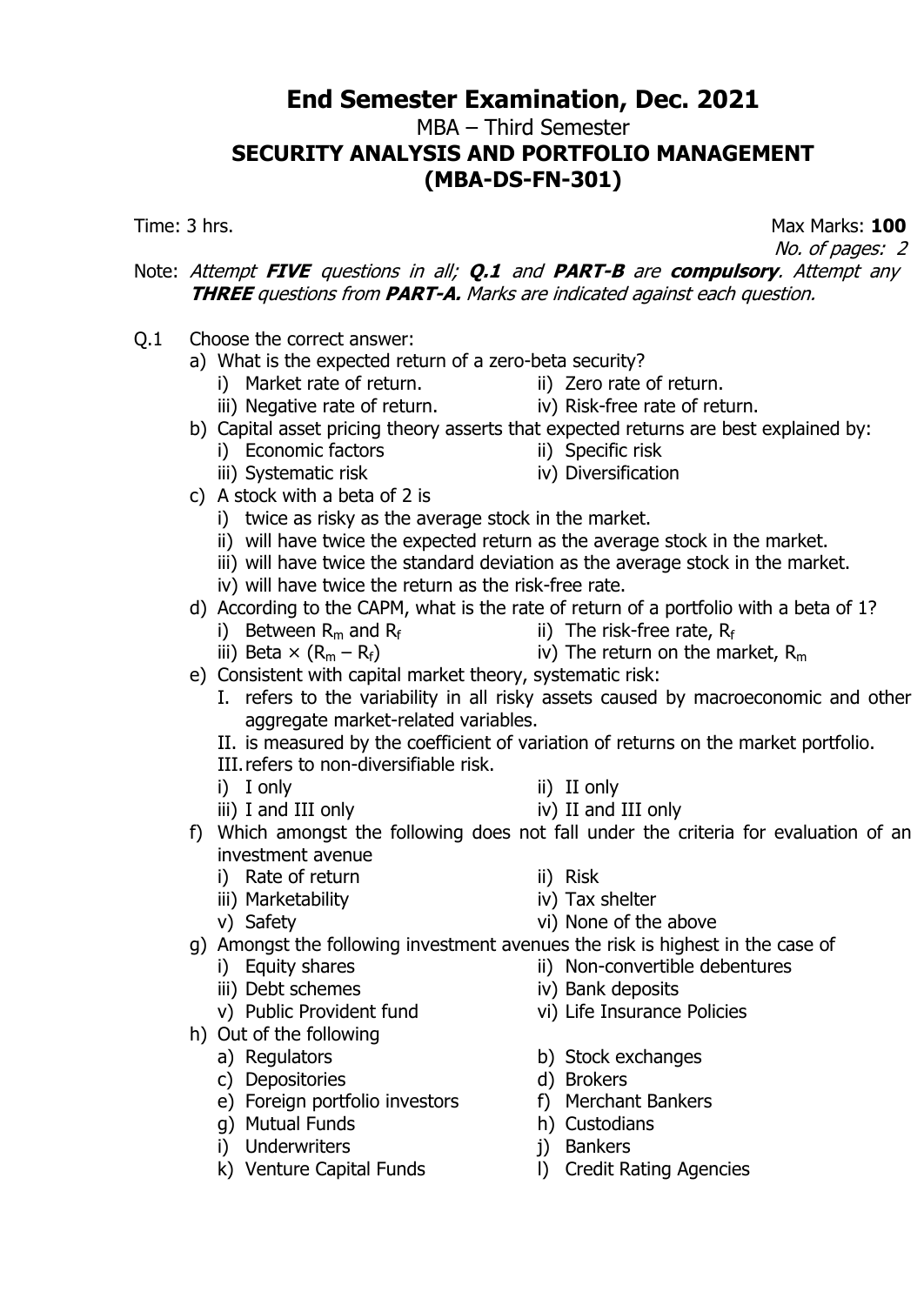MBA – Third Semester

#### **FINANCIAL MARKETS AND SERVICES (MBA-DS-FN-302)**

Time: 3 hrs. Max Marks: **100**

No. of pages: 2

#### Note: Attempt **FIVE** questions in all; **Q.1** and **PART-B are compulsory.** Attempt any **THREE** questions from **PART-A**. Marks are indicated against each question.

- Q.1 Answer **(any five)** sub questions in three to four lines each:
	- a) Define 'financial markets'.
	- b) What is loan syndication?
	- c) What is meant by equilibrium in financial markets?
	- d) What is bank rate?
	- e) What do you mean by factoring services?
	- f) What is the role of risk pooling in insurance?
	- g) What do you mean by forfaiting services? **4×5**

### **PART-A**

- Q.2 "Financial institution has always been the backbone of economy where they play major role in fulfilling the needs of small and big businesses in time of need and also helps in financial development"? Comment. [CO- 4] [L-1] **20**
- Q.3 "Managing the risk in Insurance involves a sequential process to resolve the risk at every step and makes the insurance plan risk free". Explain the statement with an example. [CO-1] [L-2] **20**
- Q.4 Enumerate the RBI Act framework for asset-liability management system. [CO-3] [L-3] **20**
- Q.5 Bombay Stock Exchange has issued important norms regarding listing of shares of a company. Enumerate. [CO- 2] [L-4] **20**

#### **PART-B**

Q.6 **Case study:**

#### **ICICI Bank**

In 1996, Mr. K.V. Kamath, managing director and CEO of the Industrial Credit and Investment Corporation of India (ICICI), realized that ICICI simply did not have the infrastructure to service its individual creditors and shareholders. Servicing shareholders, for example, involved tasks such as enabling the transfer of shares, noting change of addresses, dividend postings and reconciliation, mailing of notices for annual meetings, and setting up polling infrastructure at the annual meetings. For bondholders, the servicing was complicated by the fact that there were a greater number of (interest) payments, different types of bonds, tax deduction at source, put and call options, and on-demand redemption. Unlike other banks, which relied on nontransferable fixed deposits, ICICI's bonds were transferable. And, ICICI issued retail bonds more frequently than virtually any other company in the country. Finally, the company needed some mechanism to verify whether bondholders or shareholders had indeed cashed their checks or not because, as Srinivasan noted, "in India, there is a tendency towards taking some pride in having been able to cheat somebody else." Kamath entrusted Srinivasan with the job of resolving the problems in servicing retail liabilities. Srinivasan, a chartered accountant, had worked under Kamath in the 1980s in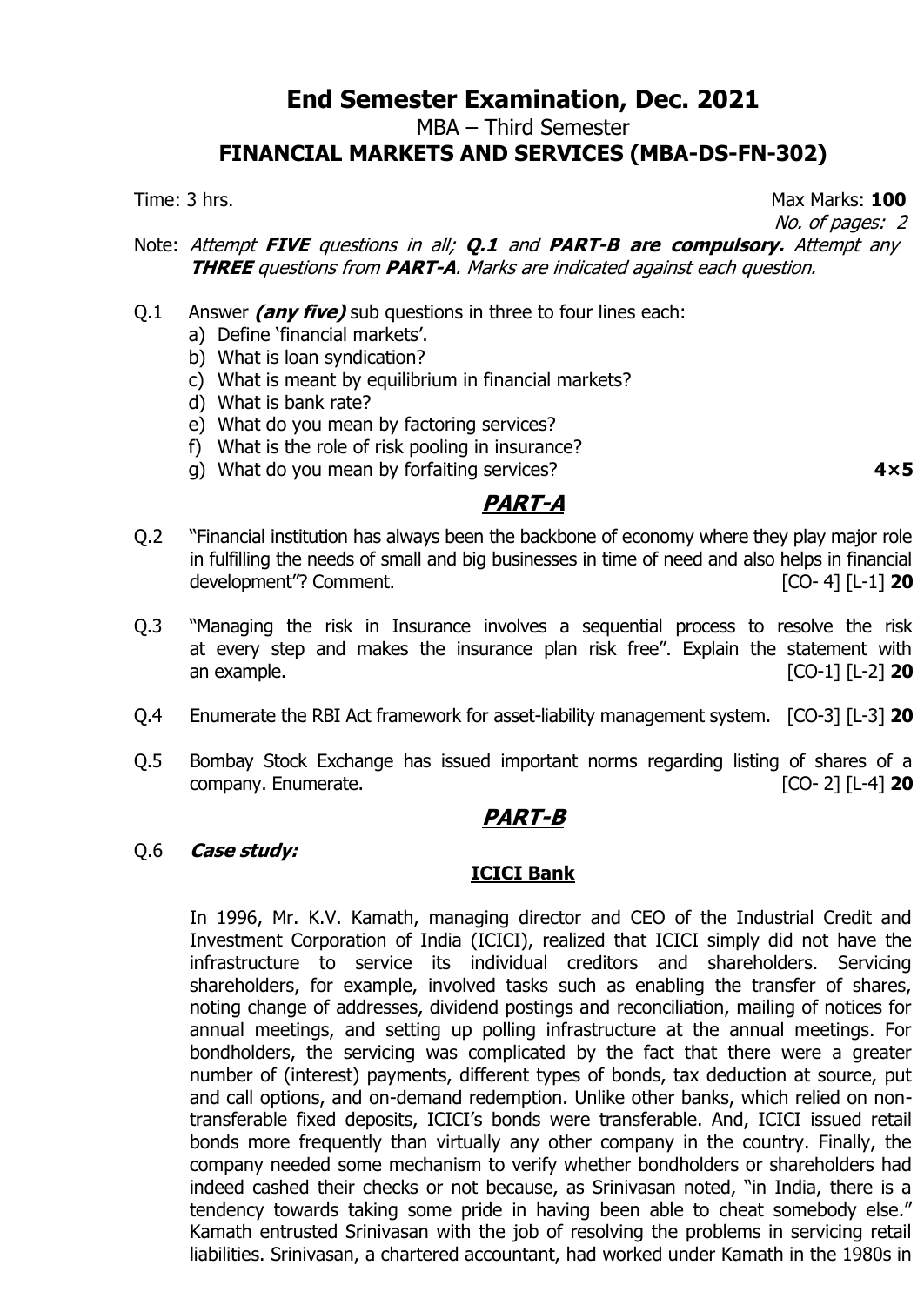MBA – Third Semester

#### **PROJECT APPRAISAL AND FINANCE (MBA-DS-FN-303)**

Time: 3 hrs. **100** 

No. of pages: 2

Note: Attempt **FIVE** questions in all; **Q.1** and **PART-B** are **compulsory**. Attempt any **THREE** questions from **PART-A.** Marks are indicated against each question.

- Q.1 Management of Lotus Valley Educational Institute has a proposal to expand and build Sport Section with the following additional cost:
	- Land and building  $\Box$  2,000 lakh • Equipment from Germany  $\Box 4,000$  lakh • Insurance and freight for the Equipment  $\Box$  400 lakh • Installation cost  $\square$ 200 lakh • Pre-testing and trial run expenses  $\Box$ 300 lakh
	- Working capital Requirement  $\Box$  1,000 lakh
	- One consultant engaged for the expansion project  $\Box$  100 lakh

• The company arranged ten-year loan  $@10$  percent, of  $□8,000$  lakh from State Bank of India for the expansion plan. The project initiated on January  $1<sup>st</sup>$ 2021 and is likely to become operational on January 1st, 2022.

You are required to estimate the cost of the project. State its principles [CO1] [L5] **20**

### **PART-A**

- Q.2 Every project has a life cycle, describe importance of project-life cycle. Discuss and illustrate phases of project-life cycle. [CO5] [L2] **20**
- Q.3 A project involves allocation of resources, discuss characteristics of a project management, how does it differ from production management and describe its significance for economic development? [CO2] [L3] **20**
- Q.4 Discuss **any two** of the following:
	- a) Satisfactory human relations system is essential for successful execution of a project. Discuss the aspects relating to the human relations system.
	- b) PERT and CPM are essential for a project operation. Discuss indicating the usual assumptions underlying CPM analysis.
	- c) What is the difference between economic rate of return and the book rate of return? [CO4] [L2] **10×2**
- Q.5 Following are the **two** important sources of funds for a project:
	- a) Equity Shares and
	- b) Zero interest bonds Explain their distinct features **EXPLAINER 10×2** [CO5] [L2] **10×2**
- Q.6 Railways Infrastructure project:

Worlds first train started in 1809, Indian railway (IR) had a modest beginning in 1853. IR is World's fourth largest network with route length of 68,155 km, 90% is broad gauge. Over 22,669 trains a day, sixty percent passenger trains transporting about 844 crore passengers and 123 crore tonnes of freight every day. IR has 7,321 stations with a fleet strength of 12,147 locomotives, 74,003 coaches and 289,185 wagons and Contributes 1% to GDP.

IR suffers from chronic underinvestment, low-capacity augmentation, congestion and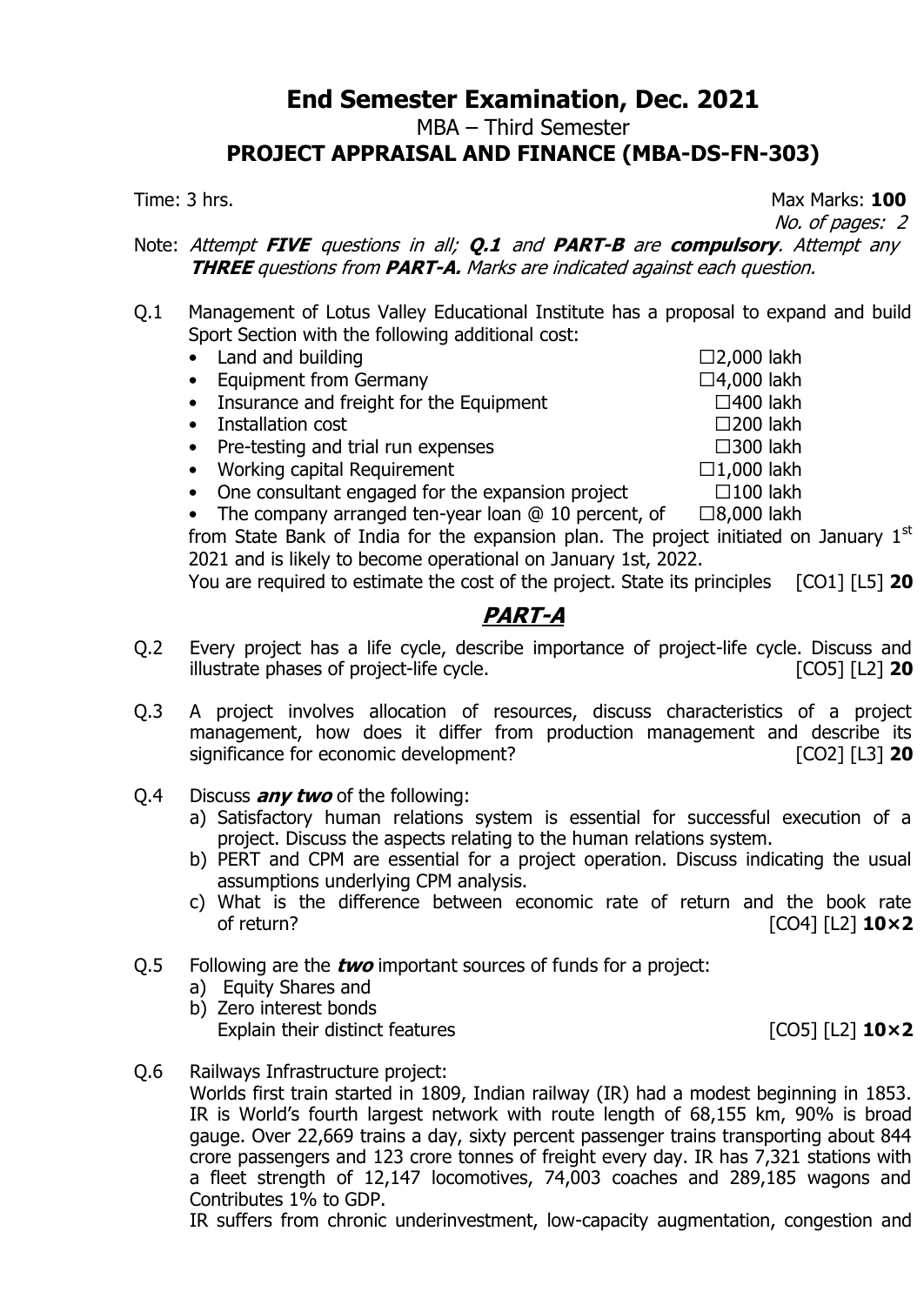MBA – Third Semester

#### **BIOMEDICAL WASTE MANAGEMENT (MBA-DS-HC-304)**

Time: 3 hrs. Max Marks: **100**

No. of pages: 1

#### Note: Attempt **FIVE** questions in all; **Q.1** and **PART B** are **compulsory**. Attempt any **THREE** questions from **PART-A.** Marks are indicated against each question.

- Q.1 Fill in the blanks:
	- a) Which area has the lowest chance of producing biomedical waste
	- b) Which is not considered as biomedical waste
	- c) Biomedical waste are not considered to be infectious (true or false)  $\frac{1}{2}$
	- d) Incineration can be used by any hospital and clinic (True or False)
	- e) Storage area should not be in reach of \_\_\_\_\_\_\_\_\_\_ within hospital.
	- f) Hospital staff involved in collecting and segregation of waste should wear \_\_\_\_\_\_\_\_\_\_.
	- g) As per rules of 2016, waste has been categorized into \_\_\_\_\_\_\_\_\_\_ categories.
	- h) Anatomical and human waste should be put in \_\_\_\_\_\_\_\_\_\_\_ color bin.
	- i) Sharps objects should be put in white dustbin (True or False) \_\_\_\_\_\_\_\_\_\_\_\_\_\_\_
	- g) Biomedical waste should reach Common Biomedical waste facility centre within \_\_\_\_\_\_\_\_\_\_ hours. [CO1, 2, 3, 4] [L2] **2×10**

# **PART-A**

- Q.2 What impact does the improper handling of Bio-Medical waste has on the environment and human beings? Also, explain the pyramid of 3Rs reflecting importance of waste reduction. [CO3] [L3] **20**
- Q.3 Enumerate Biomedical wastes categories and their segregation, collection, treatment, processing and disposal process as per the latest bio-medical waste management rules? **[CO2]** [L2] **20**
- Q.4 "There are certain guidelines as issued by authorities regarding construction of common storage area." Discuss in detail? **Example 20** [CO1] [L2] **20**
- Q.5 "Occupational safety of employees and giving them training programs at the time of induction and once in a year is of utmost importance for the healthcare facility." Enumerate this statement with its importance for hospitals? [CO2, 3] [L4] **20**

### **PART-B**

#### Q.6 **Case study:**

A random visit by the pollution control authorities to a newly opened 300 bedded hospital found serious violation of Bio-Medical waste management rules. In their rounds they observed that the hospital was neither collecting nor disposing the bio-medical waste properly. Also the hospital did not had a consent to operate from pollution control board/committee and neither had a tie up with Common Bio-medical waste treatment facility and were lacking infrastructure to properly manage bio-medical waste. As an administrator, the hospital designated this authority to you to streamline the requirement of the rules and saving the hospital from any legal action. What steps would you take to achieve the responsibility as per the norms of Bio-medical waste management rules, 2016. **In the set of the set of the set of the set of the set of the set of the set of the set of the set of the set of the set of the set of the set of the set of the set of the set of the set of the set**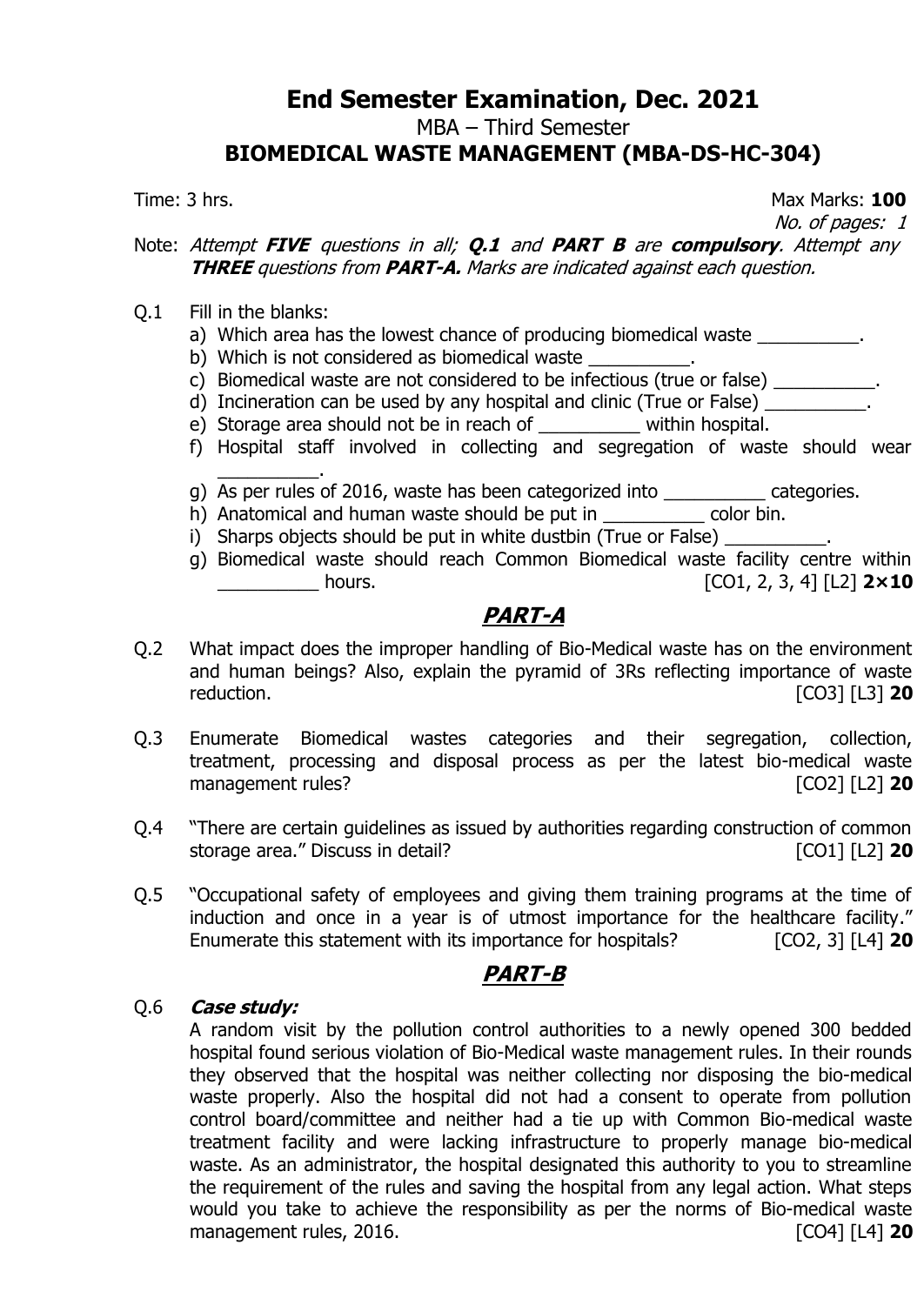MBA – Third Semester

### **QUALITY ASSURANCE FOR HEALTHCARE-I (MBA-DS-HC-306)**

Time: 3 hrs. Max Marks: **100**

No. of pages: 2

#### Note: Attempt **FIVE** questions in all; **Q.1** and **PART-B** are **compulsory**. Attempt any **THREE** questions from **PART-A.** Marks are indicated against each question.

- Q.1 Attempts all questions:
	- a) The traditional quality assurance model:<br>i) Is no longer sufficient.
		-
		- iii) Occurs in the culture of safety. iv) All of the above.
	- b) Which of the following is not a quality model?
		- i) Deming's Principles for Transformation.
			- ii) Juran Trilogy.
			- iii) Joint Commission's requirements for accreditation.
			- iv) None of the above.
	- c) Which of the following is not an example of a tool for quality improvement?
		- i) Flow chart ii) Check sheet
		- iii) Pie chart iv) None of the above
	- d) Putting a continuous quality improvement structure in place includes:<br>i) A quality coach. <br>ii) Externalization of new belies ii) Externalization of new beliefs.
		-
		- iii) Categorizing efforts. iv) All of the above.
	- e) The first step in problem solving is to:
		-
		-
	- f) Currently, quality improvement entails:
		- i) Correcting existing problems.
		- ii) Correcting problems and ongoing improvement.
		- iii) Ongoing improvement and regulations.
		- iv) None of the above.
	- g) Which of the following is not part of the specific knowledge, tools, and techniques required for a new quality in health care?
		- i) Technology review. **ii**) Lifelong learning.
- - iii) Cross-functional teamwork. iv) None of the above.
- -
	- h) Which of the following is not true about a special-cause variation chart?
		- i) Tracks emerging overtime patterns ii) Pattern is shaped like concentric circles.
		- iii) Monitors processes. **iv** iv) All of the above.
	- i) Variation requires statistical analysis:
		- i) If the situation calls for the action.
		- ii) Before actions that may destabilize the process.
		- iii) After the start of the process.
		- iv) None of the above.
	- j) Benchmarking is:
		- i) A method of choosing tools for the planning process.
		- ii) Defined by Sammer, Lykens, Singh, Mains, and Lackin.
		- iii) The process of comparison with the best practices in the industry.
		- iv) All of the above.
	- j) For quality check and improvement, which tool from the following is used?
		- i) Flow chart. **iii**) Check sheet.
		- iii) Pie chart.  $\qquad \qquad$  iv) All of the above.  $\qquad$  [CO1, 3, 4]  $\qquad$  [L2]  $2 \times 10$

i) Assume the worst. **iii** Establish responsibility for change.

ii) Meets the needs of evolving health care.

- 
- 
- iii) Collect and analyze data. iv) Define the problem issue.
- -
	- -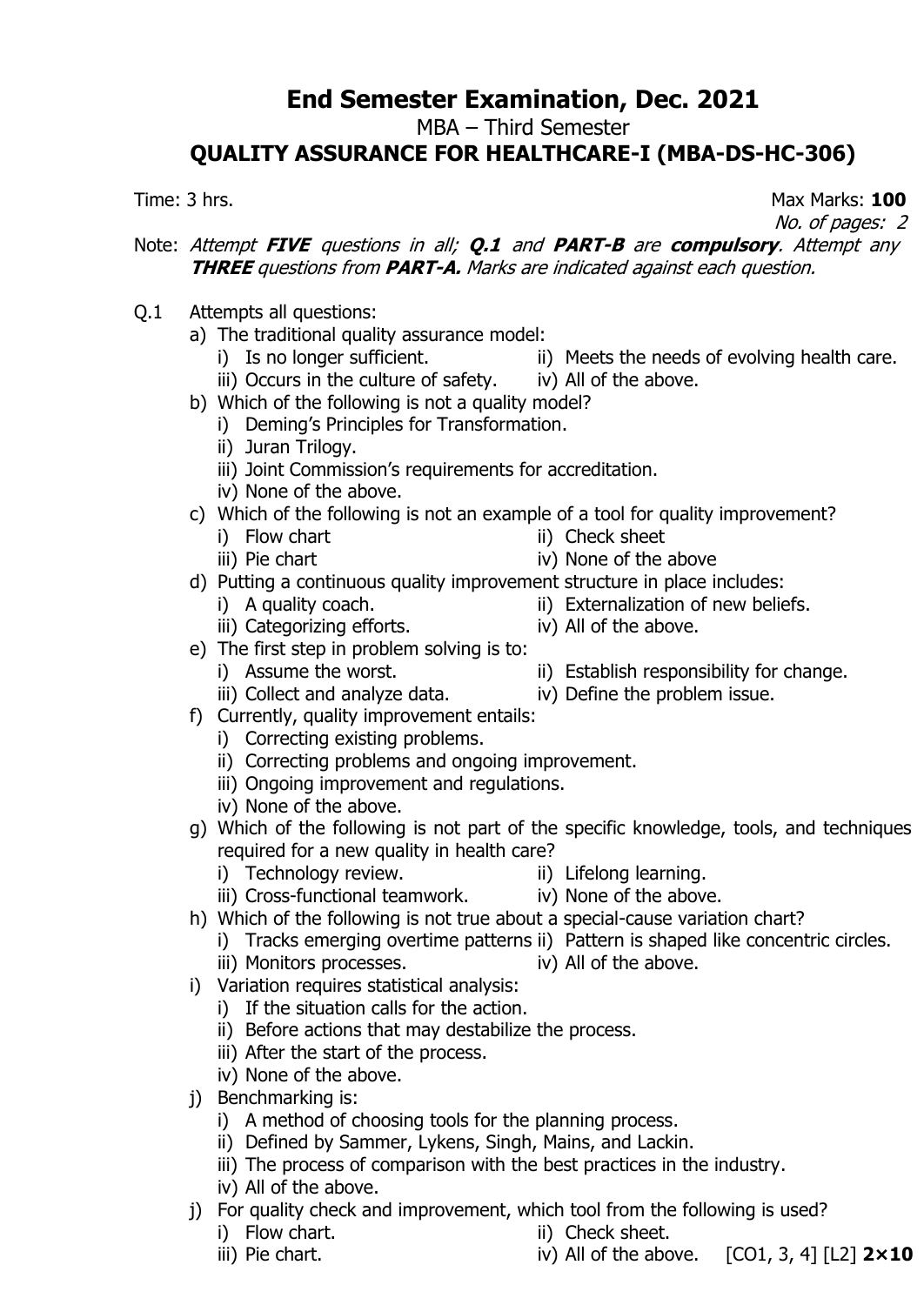MBA – Third Semester

# **PERFORMANCE MANAGEMENT IN ORGANISATIONS (MBA-DS-HROB-301)**

Time: 3 hrs. **Max Marks: 100** 

No. of pages: 1

#### Note: Attempt **FIVE** questions in all; **Q.1** and **PART-B** are **compulsory**. Attempt any **THREE** questions from **PART-A.** Marks are indicated against each question.

- Q.1 For the statements given below, state whether true or false and justify/ give reasons for the same.
	- a) The hybrid mode of working appears to be the way forward. (True/False)
	- b) Suggest few strategies for employee engagement in the new work ecosystem.
	- c) List few qualities for a competent HR professional.
	- d) Name a visionary leader.
	- e) HR needs to enable performance. (True/False)
	- f) Leadership solutions is the key to an evolving world. (True/False)
	- g) List few category of jobs expected to vanish in the next few years due to automation.
	- h) The way to stay relevant is to reskill oneself. (True/False)
	- i) According to you, should training budget be treated as an expense or investment?
	- j) Lack of growth prospects is main reason why employees quit organisations. (True/False) [CO1] [L2] **2×10**

# **PART-A**

- Q.2 Performance Appraisal discriminates employees leading to conflict and de-motivation. Do you agree or disagree? Explain in detail. [CO2] [L3] **20**
- Q.3 Explain the aims, objectives and benefits of performance management. [CO1] [L4] **20**
- Q.4 Ethical Leadership is required in organizations to sustain business. Comment.[CO1] [L3] **20**
- Q.5 How can we reduce subjectivity in the Performance Appraisal process? [CO1] [L2] **20**
- Q.6 Managers generally avoid giving feedback in the appraisal discussions. Why? [CO2] [L5] **20**

# **PART-B**

Q.7 Atul is a dynamic 36 years young employee working with an Indian organisation. However in the last 6-8 months, nothing seems to be going right for him. Wor From Home (WFH) appears to be ruining his peace of mind completely. The concept of work life balance appears to be a distant dream. He is seriously thinking of quitting and has mentioned it briefly to his line manager, who in turn has informed HR? What measures will you suggest as an HR professional? [CO2] [L3] **20**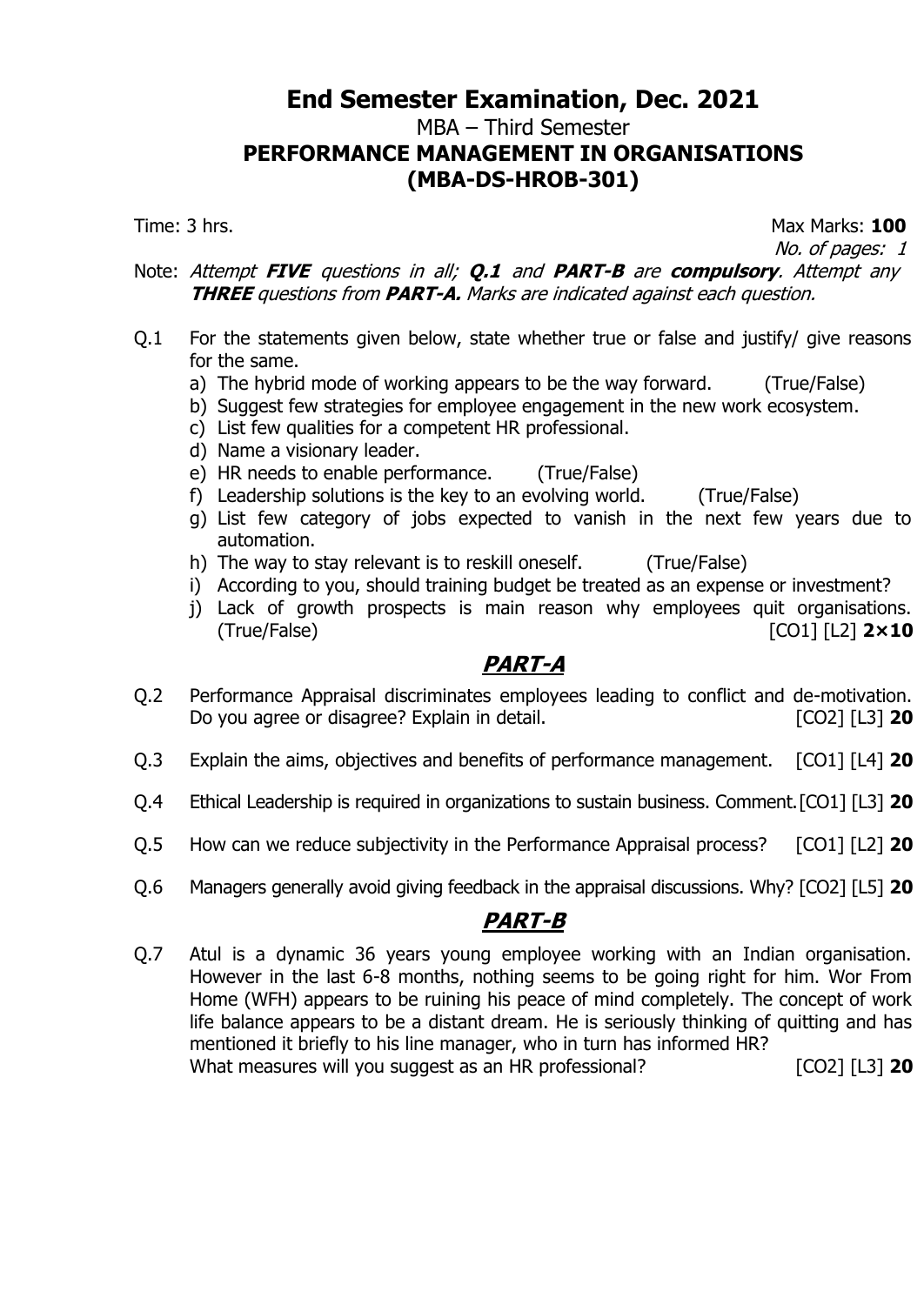MBA – Third Semester

### **ORGANIZATION CHANGE AND DEVELOPMENT (MBA-DS-HROB-305)**

Time: 3 hrs. Max Marks: **100**

No. of pages: 2

#### Note: Attempt **FIVE** questions in all; **Q.1** and **PART-B** are **compulsory**. Attempt any **THREE** questions from **PART-A.** Marks are indicated against each question.

- Q.1 Attempts all questions:
	- a) Appreciate inquiry is \_\_\_\_\_\_\_\_\_\_\_.
	- b) Virtual teams are \_\_\_\_\_\_\_\_\_\_\_.
	- c) \_\_\_\_\_\_\_\_\_\_\_ is a data based and problem solving method in OD.
	- d) Parallel learning structures are
	- e) Cimate setting is \_\_\_\_\_\_\_\_\_\_\_\_\_\_ step of Beckhard Confrontation meeting.
	- f) Organization development is aims at:
		- i) Enhancing congruence between organizational structure, processes, strategy, people and culture.
		- ii) Developing new and creative organizational solutions.
		- iii) Developing the organization's self renewing capacity.
		- iv) All of the above.
	- g) Gestalt approach to team building is based on belief person is part of \_\_\_\_\_\_\_\_\_\_\_\_.
	- h) Procedural interventions focus on i) Methods ii) Feelings iii) Historical background
	- i) Diagnosis' of relationships focus on i) Conflicts and technologies ii) Division of work iii) Incentives
	- j) Any two differences between process consultation and role-negotiation interventions. [CO1] [L2] **2×10**

# **PART-A**

- Q.2 What are the values and assumptions pertaining to organization development discipline? Enlist the duties of an OD consultant. [CO2] [L3] **20**
- Q.3 Explain Burke Litwin's model of first order organization performance and change? Explain with diagram. [CO3] [L2] **20**
- Q.4 Device an intervention strategy for career planning intervention. Explain the various stages of execution of the same. [CO4] [L4] **20**
- Q.5 Compare and contrast SEARCH CONFERENCE and Beckard's Confrontation meeting as comprehensive OD interventions. [CO4] [L2] **20**

### **PART-B**

#### Q.7 **Case study:**

Achieving harmonious relationships and getting out of conflicts, it's also important to remember there are situations in which too little conflict can be a problem. As we noted, in creative problem-solving teams, some level of task conflict early in the process of formulating a solution can be an important stimulus to innovation.

However, the conditions must be right for productive conflict. In particular, individuals must feel psychologically safe in bringing up issues for discussion. If people fear that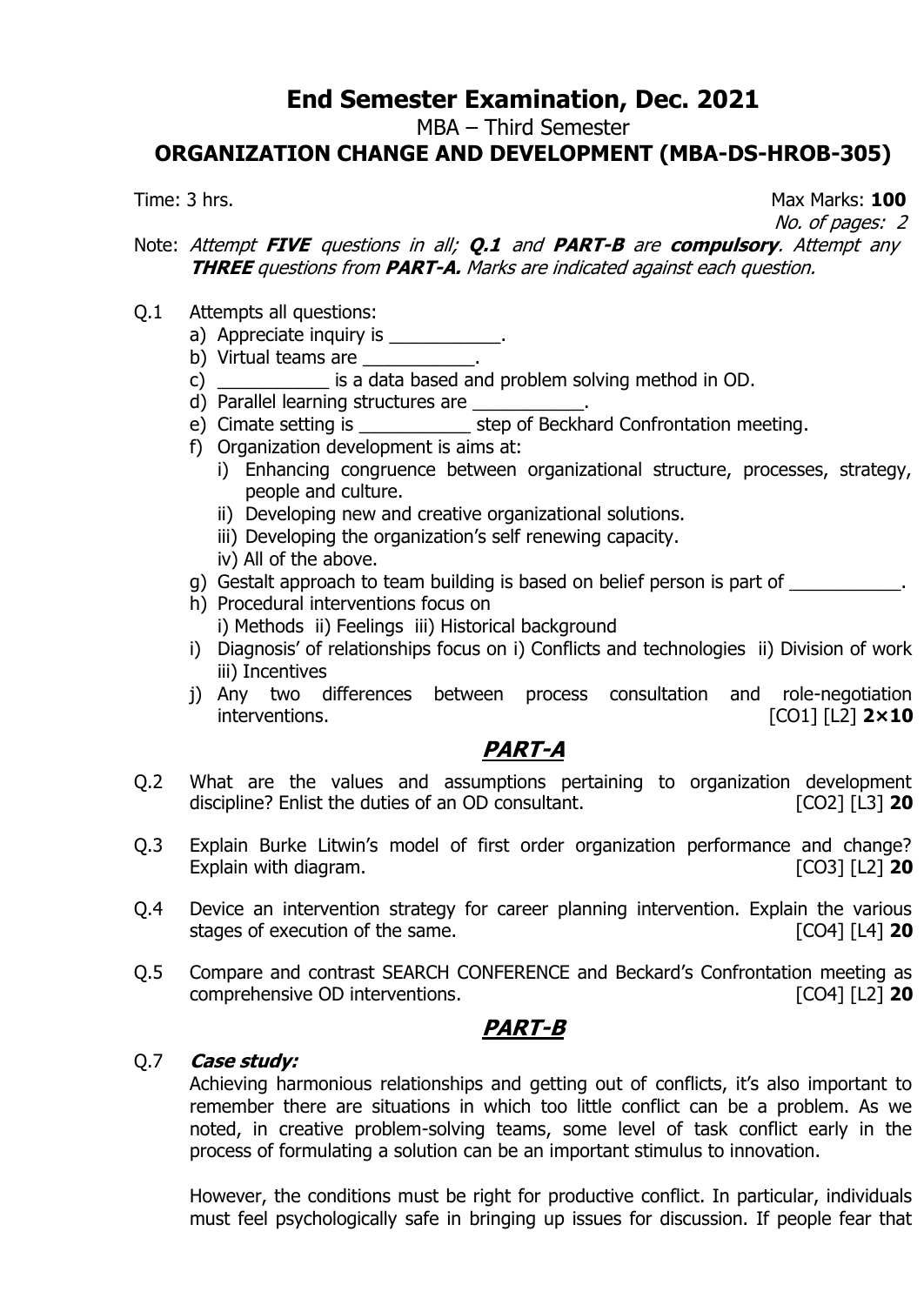MBA – Third Semester

#### **MANAGING MULTINATIONAL ENTERPRISES (MBA-DS-IB-303)**

Time: 3 hrs. **100** 

No. of pages: 1

#### Note: Attempt **FIVE** questions in all; **Q.1** and **PART-B** are **compulsory**. Attempt any **THREE** questions from **PART-A.** Marks are indicated against each question.

- Q.1 Fill in the blanks:
	- a) Just in time concept is commonly used in area.
	- b) Doing business \_\_\_\_\_\_\_\_\_ is an important element of organization structure.
	- c) Expatriate staff means to the organization.
	- d) Multinational companies operates and targets markets of
	- e) Multinational Corporations working across the countries are also called
	- f) Training is sometimes provided in the use of technology, experience and
	- g) When multinational enterprises set up their manufacturing plants there is often an increase in end products to end customers.
	- h) Employment opportunities are \_\_\_\_\_\_\_\_\_ for locals in the overseas country.
	- i) is closely related as a place element of marketing mix.
	- j) Designing of extrategies has made the logistics activities simpler and easier. [CO1, 2, 3 & 4] [L2] **2×10**

# **PART-A**

- Q.2 What is the importance of designing the organisational structure for Multinational Orgaisations? Also list out the relevance along with example about what kind of Organisation Structure you recommend for a company which is first time going global? [CO2, 3] [L4] **20**
- Q.3 In International Business 'ethics' is a relative term, meaning which is highly contextual (when we talk about culture) and no absolutism is possible. Discuss the said statement with examples that are specific to ethics in International Business. [CO4] [L4] **20**
- Q.4 Give an appropriate example that why is it important to understand nuances of cultural differences between societies, in the context of Global business? [CO1, 4] [L3] **20**
- Q.5 Explain Just in time strategies and with relevant example also explain how is it implemented? [CO3, 4] [L4] **20**

# **PART-B**

Q.6 You have been hired as a manager and have been asked to put across plans to go gobal. How will you develop strategy for entering foreign markets? [CO2, 3] [L4, 5] **20**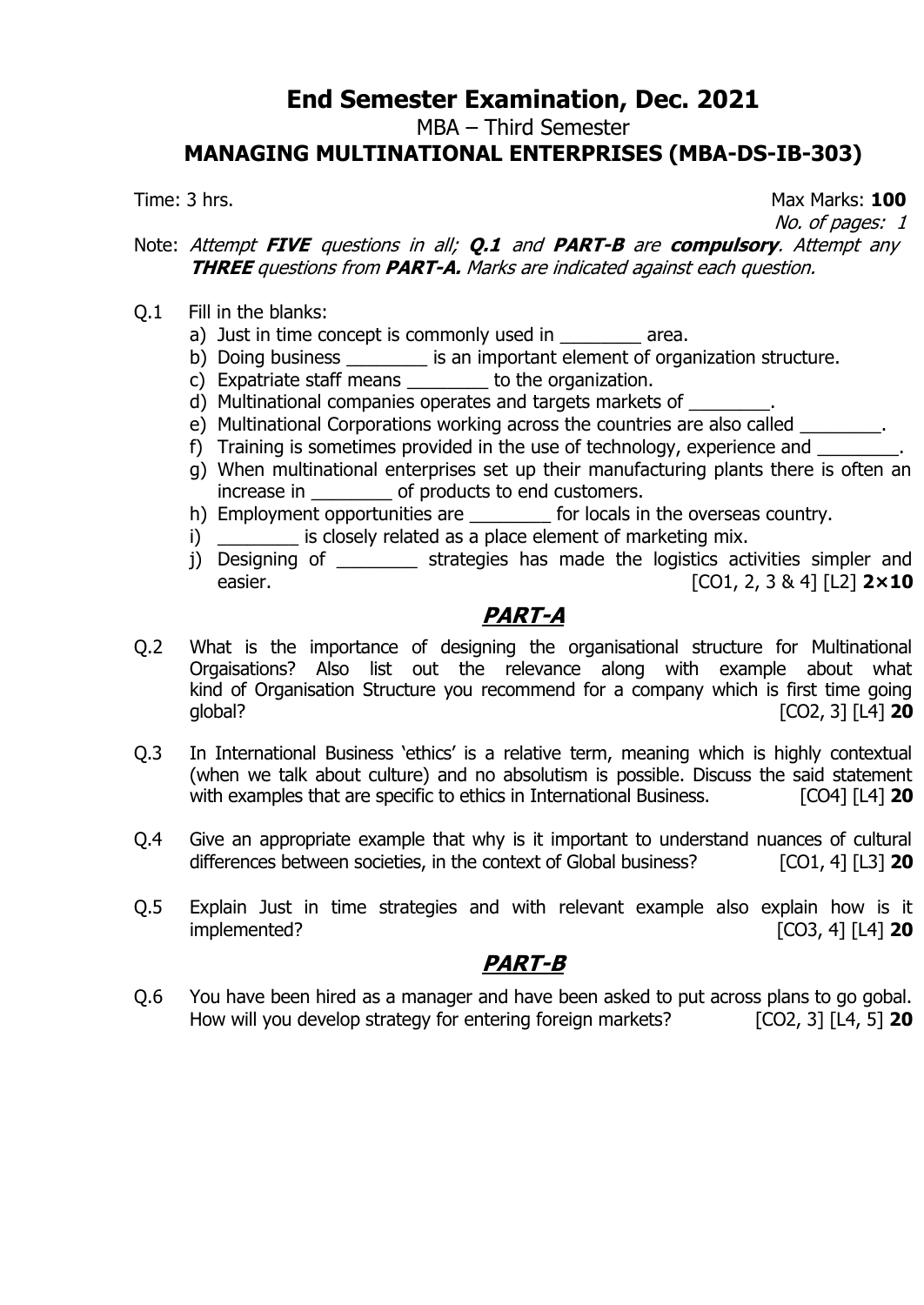MBA – Third Semester

#### **INTERNATIONAL SUPPLY CHAIN MANAGEMENT (MBA-DS-IB-305)**

Time: 3 hrs. **100** 

No. of pages: 1

Note: Attempt **FIVE** questions in all; **Q.1** and **PART-B** are **compulsory**. Attempt any **THREE** questions from **PART A.** Marks are indicated against each question.

- Q.1 Fill in the blanks:
	- a) The purpose of logistics is to
	- b) Logistics is a part of supply chain included in a forward and reverse flow of
	- \_\_\_\_\_\_\_\_\_\_\_\_. c) 4PL stands for  $\blacksquare$ .
	- d) Lean strategy concepts means \_\_\_\_\_\_\_\_\_\_\_.
	- e) The major functional areas of logistics are \_\_\_\_\_\_\_\_\_\_.
	- f) Reverse logistics is required because
	- g) Voyage Chart party agreement is between a charterer and ship owner for
	- \_\_\_\_\_\_\_\_\_\_\_\_. h) Full form of CPT is  $\qquad \qquad$ .
	- i) Retailer and wholesaler are termed to be as \_\_\_\_\_\_\_\_\_\_\_\_\_\_\_ in supply chain.
	- j) SCOR stands for \_\_\_\_\_\_\_\_\_\_\_\_. [CO1, 2, 3, 4] [L2] **2×10**

# **PART-A**

- Q.2 "Supply chain metrics are parameters used in quantifying and defining supply chain performance." Discuss all supply chain metrics with its importance in supply<br>CO21 [131 **20**] chain? [CO2] [L3] **20**
- Q.3 "SCOR is a process used to evaluate an organization's supply chain. It's based on a static model that defines the supply structure along with supply chain metrics and scorecards used to evaluate performance and identify areas for improvement" Discuss. [CO3] [L4] **20**
- Q.4 Charter party a contract by which the owner of a ship lets it to others for use in transporting a cargo, Discuss with all three types of Charter party and its importance in trade? [CO4] [L4] **20**
- Q.5 "Warehousing, Transportation and reverse logistics are key functions of Logistics and are of utmost importance in trade." Discuss with its relevance in shipping industry? [CO2, 3] [L3] **20**

### **PART-B**

Q.6 A just-in-time (JIT) inventory system is a management strategy that has a company receive goods as close as possible to when they are actually needed, Discuss along with all set of supply chain strategies? **all set of supply chain strategies**?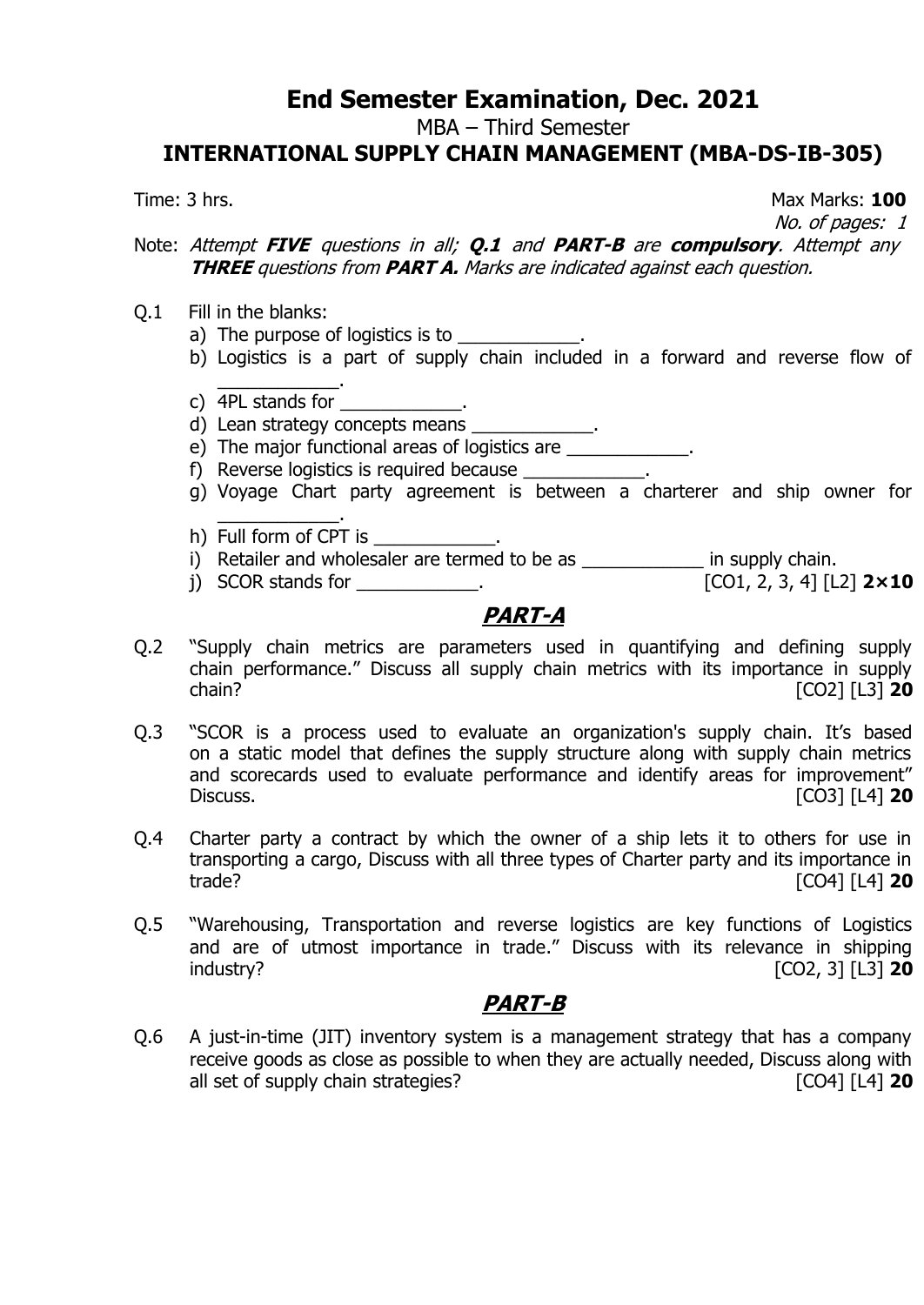MBA – Third Semester

# **FOREIGN MARKET ENTRY STRATEGIES (MBA-DS-IB-306)**

Time: 3 hrs. Max Marks: **100**

No. of pages: 2

#### Note: Attempt **FIVE** questions in all; **Q.1** and **PART-B** are **compulsory**. Attempt any **THREE** questions from **PART-A.** Marks are indicated against each question.

- Q.1 a) Marketing: A Global Discipline
	- i) According to Peter Drucker, what is the basic purpose of business?
	- ii) to make revenue and profit
	- iii) to create and keep customers
	- iv) to find and serve customers
	- v) to sell products and services
	- b) Who in a company is not involved in creating customer value?
		- i) the IT department
		- ii) the procurement department
		- iii) the HR department
		- iv) the finance department
		- v) all of them are involved in creating customer value
	- c) There are complaints towards globalization. Which is not one of them?
		- i) unhealthy dietary patterns
		- ii) legal rights
		- iii) unsustainable consumption
		- iv) loss of local culture
	- d) When Royal Dutch Shell and British Petroleum are going abroad to find new oil reserves what is their motivation?
		- i) knowledge seeking ii) resource seeking<br>iii) efficiency seeking iv) market seeking
			-
		- iii) efficiency seeking
- 
- e) When Nike or Acer are setting production facilities in new locations where labor is sourced more economically what is their motivation?
	-
	- i) economy seeking<br>iii) market seeking iii) resource seeking<br>iv) knowledge seekin
		- iv) knowledge seeking
- f) According to the WTO the steady liberalization process of global trade has caused the average tariff for manufactured goods to fall \_\_\_\_\_\_\_
	- i) from 40% to below 4% ii) from 90% to below 40%
	- iii) from 30% to below 10% iv) from 60% to below 30%
- g) Several driving forces explain the trend towards global integration and coordination. Which is not one of them?
	- i) scale economies
	- ii) diverging consumer tastes and trends
	- iii) the declining cost of freight and communication cost
	- iv) communication cost
- h) How can the fact that Barclay bank had to withdraw its \$1 billion retail business from India be explained?
	- i) unfavorable macro-economic conditions
	- ii) inappropriate marketing strategy
	- iii) underestimating cultural aspects
	- iv) insufficient financial resources
- i) What is a key debate in international Marketing?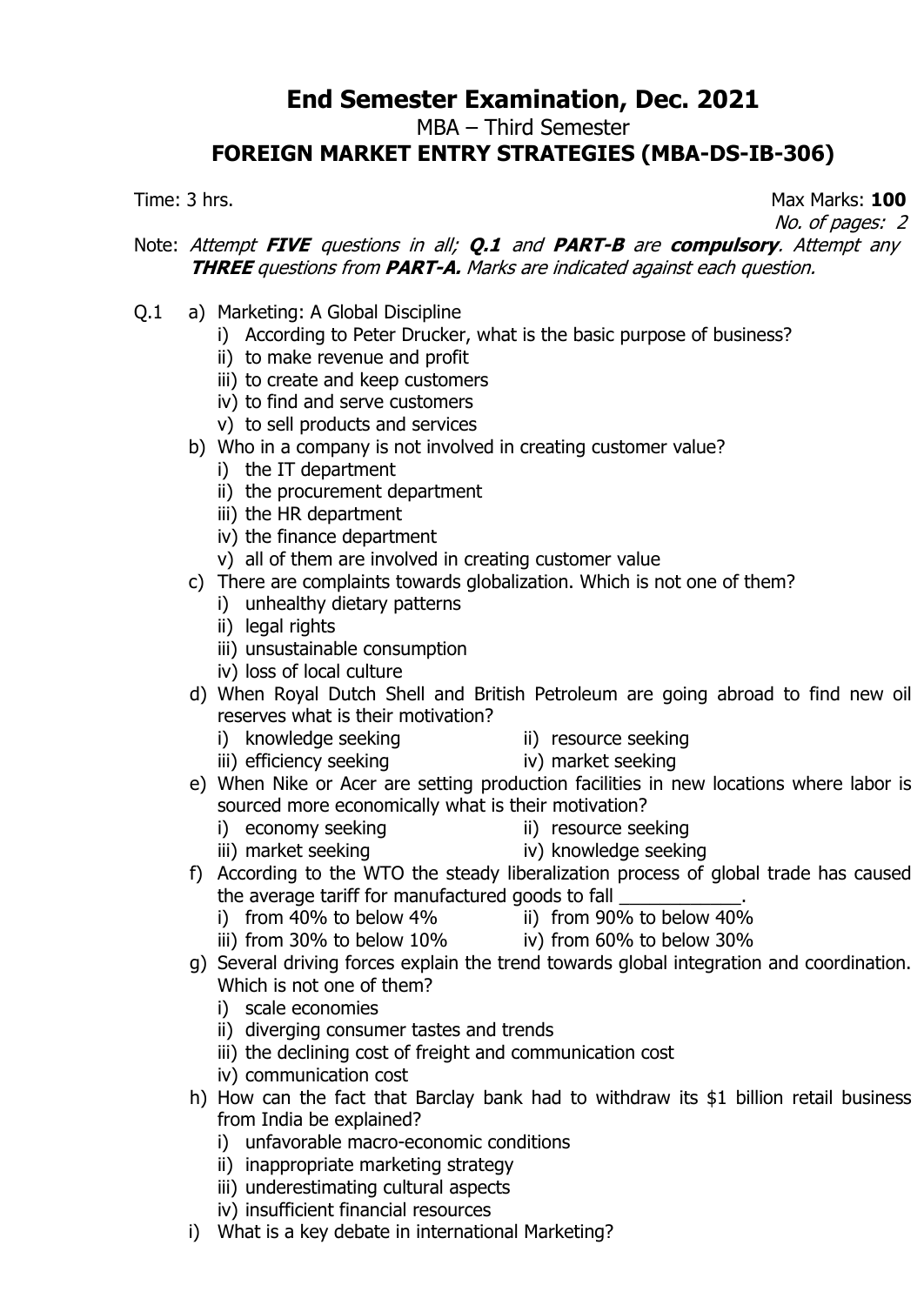MBA – Third Semester

#### **INTEGRATED MARKETING COMMUNICATION (MBA-DS-MK 302)**

Time: 3 hrs. **100** 

No. of pages: 1

- Note: Attempt **FIVE** questions in all; **Q.1 is compulsory**. Attempt any **TWO** questions from **PART-A** and **TWO** questions from **PART-B.** Marks are indicated against each question.
- Q.1 Answer the following questions
	- a) Why are integrated marketing communication plans so important to marketers? **4**
	- b) Modern marketing calls for more than developing a good product, pricing it attractively, and making it accessible. Companies must also \_\_\_\_\_\_\_\_ with present and potential stakeholders, and the general public. **2**
	- c) When a marketing research organization chooses a segment of the population that represents the population as a whole, they have chosen a \_\_\_\_\_\_\_\_. **2**
	- d) \_\_\_\_\_\_\_\_ stage in AIDA model aims at creating awareness among the public about product/service. **2**
	- e) Any paid form of non-personal presentation and promotion of ideas, goods and services by an identified sponsor is known as  $\qquad \qquad$  .
	- f) IMC plays a very important part in the process of branding, or brand identity creation, and building \_\_\_\_\_\_\_\_ . **2**
	- g) Advertising is intended to \_\_\_\_\_\_\_\_ and \_\_\_\_\_\_\_\_. **2**
	- h) \_\_\_\_\_\_\_\_ is the set of beliefs, ideas, and impressions a person hold regarding an object. **2**
	- i) DAGMAR is defining advertising goals for measured advertising  $\overline{\phantom{a}}$

### **PART-A**

- Q.2 Explain the components of IMC also decide what kind of communication tool/tools would be appropriate for the promotion of following products:
	- a) Electric Scooter
	- b) Calcium bars for kids [CO4] [L5] **20**

- Q.3 How is publicity different from other promotional tools of marketing? Explain the goal of publicity creation in the business market. [CO2, 3] [L4, 5] **20**
- Q.4 How is a media plan developed, what factors are considered while deciding on the media strategies also explain media plan with an example from FMCG sector? [CO3, 4] [L4] **20**

#### **PART-B**

- Q.5 Explain the following:
	- a) Types of Internet Advertising along with examples.
	- b) Ways of measuring advertising effectiveness. [CO2, 3] [L2, 3] **10×2**
- Q.6 You have been hired as a promotion manager of a FMCG company, your company has launched a men's fairness cream and you have been asked to design the promotional strategy. Also explain that what factors will you keep in mind while designing the same? **[CO1, 2]** [L6] **20**
- Q.7 You are hired by a company producing traditional Indian ready to eat meals and have asked you to create a strategy focusing on going global with their ad campaign? [CO2] [L5] **20**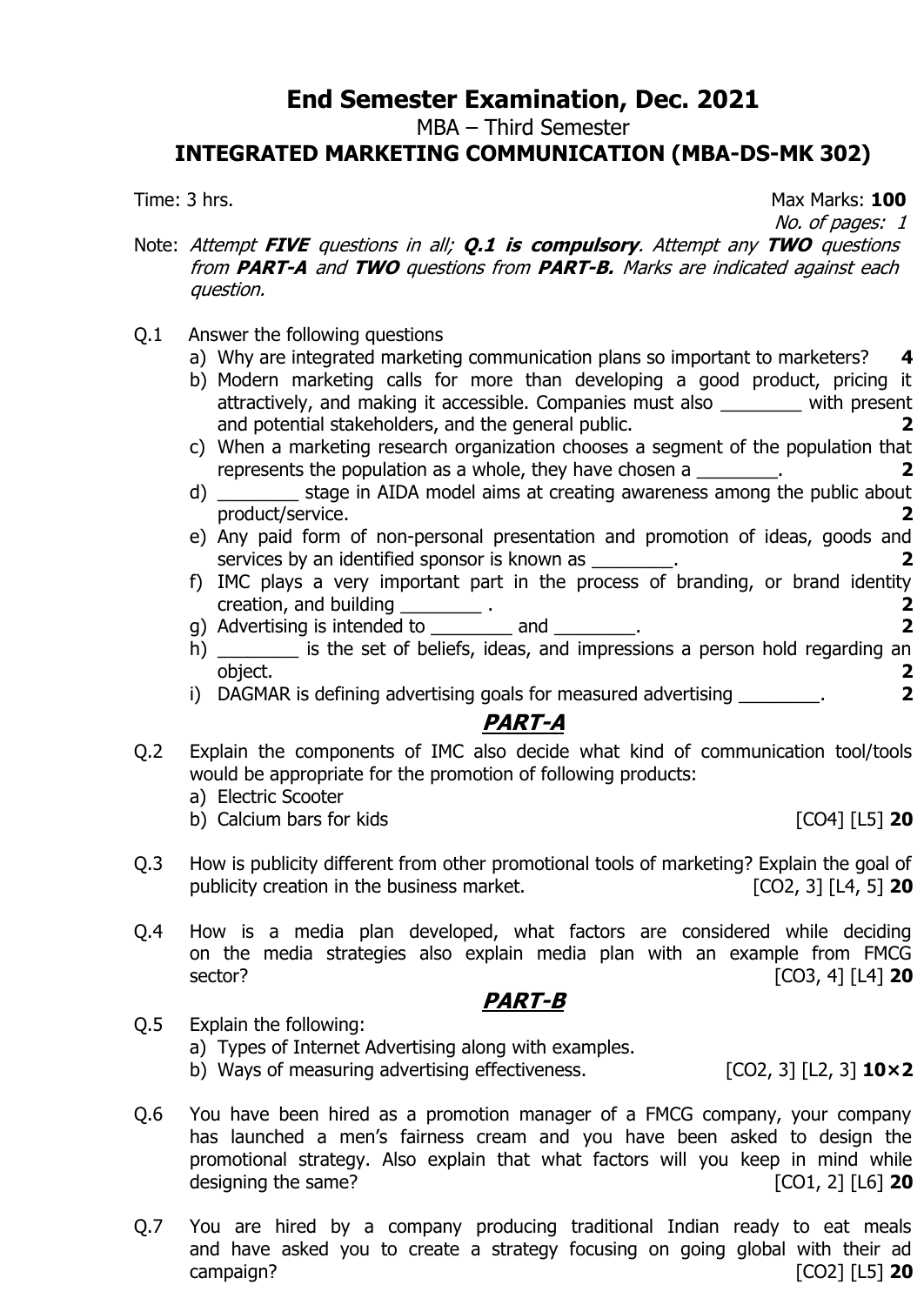MBA – Third Semester

#### **CONSUMER BEHAVIOUR (MBA-DS-MK-303)**

Time: 3 hrs. Max Marks: **100** No. of pages: 1

#### Note: Attempt **FIVE** questions in all; **Q.1** and **PART-B** are **compulsory**. Attempt any **THREE** questions from **PART-A.** Marks are indicated against each question.

Q.1 Read the following case and answer the questions:

Scientists say that skin colour is determined by the amount and the type of melanin (pigment) in the skin. They also say that whether we are fair or dark is dependent more on genetic rather than environmental causes. Yet people all over the world are preoccupied with the colour of their skins. Fair skinned people in sub-tropic regions spend a lot of time and energy getting tanned; while darker skinned people in the tropics covet fair skin.

Fair and lovely, Fairever, Fairglow…., fairness creams have become a vital part of the Indian women's beauty regime. Indian men are not unaffected by this fairness phenomenon, with a number of fairness creams specially for men having been introduced in the Indian market.

- a) What are the needs and values involved in the purchase and use of "fairness cream for men"?
- b) What Consumer beahviour variables would support the success of "fairness cream for men" in India? What might hamper, the chances of success of the product? [CO1, 3, 4] [L2] **2×10**

### **PART-A**

- Q.2 How important is the study of Consumer Behaviour? How it influences the marketing strategies of an organisation? **Example 20 CO1, 2** ] [L2] **20**
- Q.3 Which theory of learning classical conditioning, operant conditioning or cognitive learning best explains the following consumption behaviour? Give reasons for your answer in each case.
	- a) Buying a personal computer for the first time.
	- b) Switching one brand of detergent to another.
	- c) Preferring to buy your shirts from the same brand outlet. [CO2] [L4] **20**
- Q.4 Explain with suitable examples how buying behavior varies with stages of family life cycle. How can different members in household be involved in different stages of family decision process? [CO3] [L4] **20**

### **PART-B**

- Q.5 Define culture. What are the most important characteristics of culture that reflects its nature? Why is the study of culture important to marketers? [CO2] [L3] **20**
- Q.6 What are the factors that influence the extent of pre purchase information search by consumers? How can marketers of consumer durables utilize this information? [CO3, 4] [L5] **20**
- Q.7 Explain anyone model of Consumer Behaviour in detail, giving suitable examples. [CO1, 2] [L3] **20**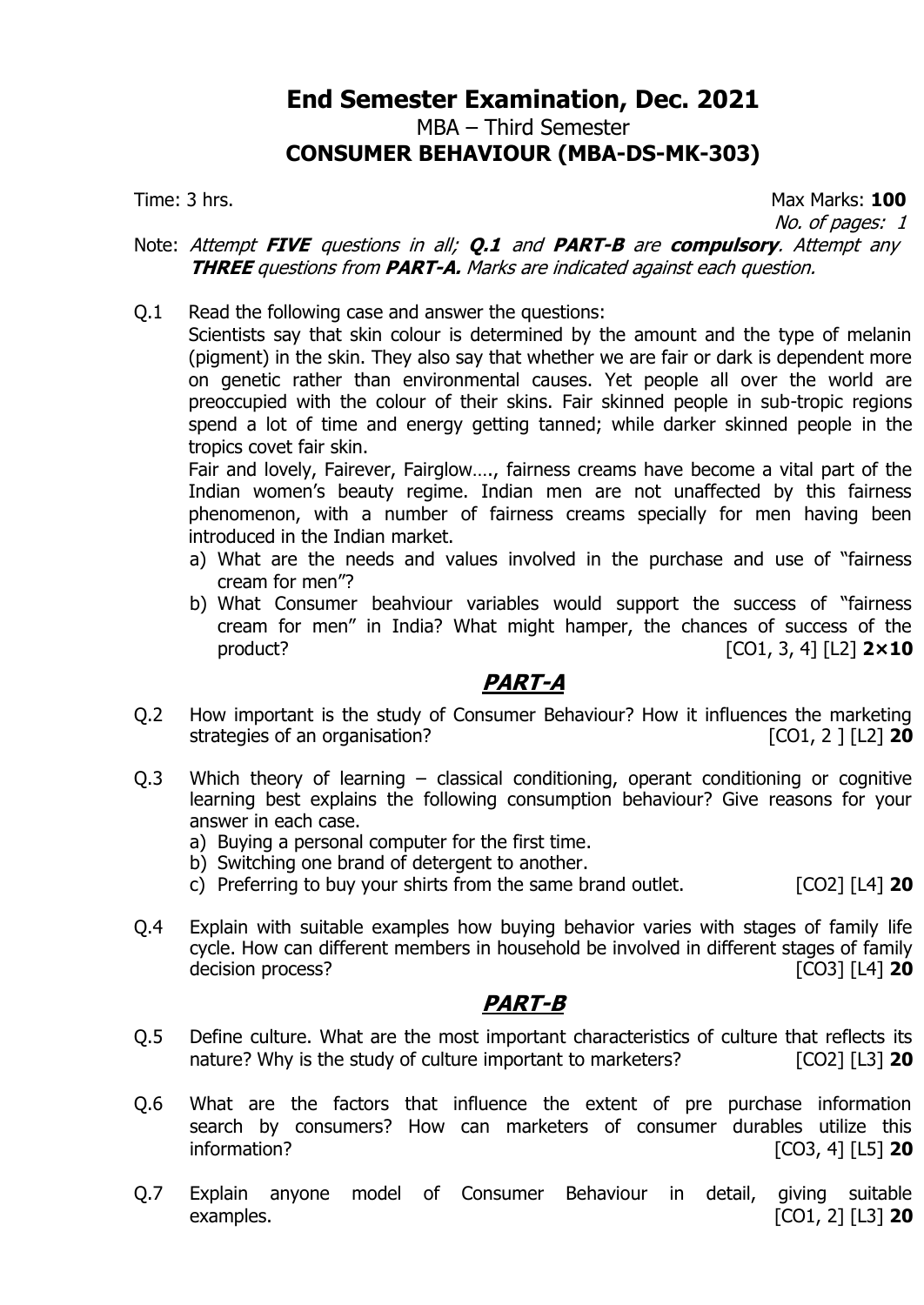### **End Semester Examination, Dec. 2021** OPEN ELECTIVE – COMMON FOR ALL BRANCHES **BASICS OF ENTREPRENEURSHIP (MBA-OE-002)**

Time: 3 hrs. **100** 

No. of pages: 1

#### Note: Attempt **FIVE** questions in all; **Q.1** and **PART-B** are **compulsory**. Attempt **any THREE** questions from **PART-A.** Marks are indicated against each question.

- Q.1 Write short notes on following **(any five):**
	- a) Stand-Up India.
	- b) Attributes of an entrepreneur.
	- c) Technical feasibility.
	- d) Environmental scanning.
	- e) Woman entrepreneur.
	- f) Role of IDBI.
	-

#### g) Make in India. [CO1, 2, 3, 4] [L3, 4] **4×5**

### **PART-A**

- Q.2 Formulate a sample business plan following all steps discussed in the class for your dream business. [CO3] [L1] **20**
- Q.3 Success stories of women entrepreneurs are few as compared to their male counterparts. Explain why and what steps can be further undertaken to promote women entrepreneur ship. **Example 20 CO2, 4** [L2] **20**
- Q.4 Design thinking is a methodology that isn't limited just to designers. Entrepreneurs and small business owners can benefit from learning the principles and methods of Design Thinking to better understand customers' real needs. Analyze the statement by giving examples of companies who have successfully implemented design thinking to improve their sales and profits. [CO1] [L4] **20**
- Q.5 Discuss the various schemes and incentives launched by the Government of India to promote entrepreneurship. [CO1] [L4] **20**
- Q.6 Selecting the appropriate sources of finance and striking a balance between debt and equity is important for the success of a business. Comment. [CO3] [L3] **20**

# **PART-B**

Q.7 Anuradha is in the midst of starting a computer hardware firm. She needs investment capital, but doesn't know much about the process and doesn't know where to begin. She's turned to you for advice. Explain to Anuradha the sources and process of raising investment capital. [CO2] [L2] **20**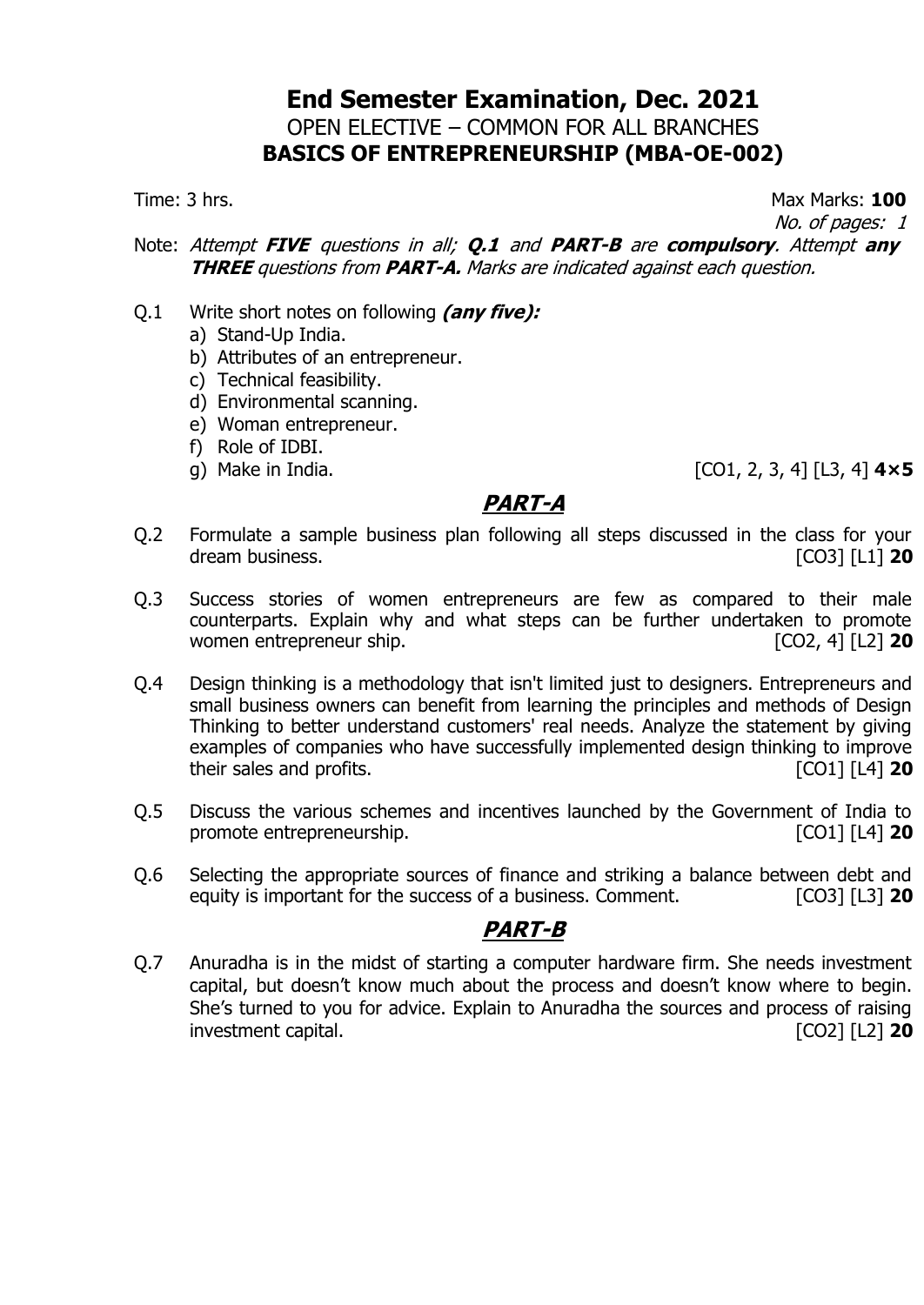### **End Semester Examination, Dec. 2021** OPEN ELECTIVE – COMMON FOR ALL BRANCHES **ANALYTICS FOR BUSINESS STRATEGY (MBA-OE-005)**

Time: 3 hrs. **100** 

No. of pages: 1

[CO2][L-1]

#### Note: Attempt **FIVE** questions in all; **Q.1** and **PART-B** are **compulsory**. Attempt any **THREE** questions from **PART-A.** Marks are indicated against each question.

- $Q.1$  Answer the following:
	- a) Why is Business analytics important?
	- b) Business analytics can be used for in sports for team game strategies. Explain.
	- c) How can Business Analytics used by credit card companies? [CO1][L-2]
	- d) How can Business Analytics used in marketing to customers? [CO1][L-2]
	- e) Discuss briefly the advantage of utilizing the balance scorecard approach in an organization. [CO2][L-2]
	- f) Expansion and retrenchment are examples of \_\_\_\_\_\_\_ strategy while differentiation  $\blacksquare$  is an example of  $\blacksquare$
	- g) Business analytics can be used for prediction customer churn \_\_\_\_\_\_\_ (true/false) and positioning of ATM's \_\_\_\_\_\_\_ (True/False). [CO3][L-2]
	- h) Days to deliver an order is an example of \_\_\_\_\_\_\_\_ KPI while number of new customers is an example of TRICO3][L-2]
	- i) Finding the best sets of pricing and advertising to maximize sales revenue is an example of \_\_\_\_\_\_\_ analytics while \_\_\_\_\_\_\_ analytics is used for decisions on production numbers. The contraction of the contraction of the contraction of the contraction of the contraction of the contraction of the contraction of the contraction of the contraction of the contraction of the contract
	- j) \_\_\_\_\_\_\_ Dashboards track enterprise wide goals while \_\_\_\_\_\_\_ Dashboards focuses on historical data. [CO4] [L- 2] **2×10**

# **PART-A**

- Q.2 Newspapers publishers are now shifting to online mode. Do a strategic SWOT analysis of the environment to understand the need for this change? [CO4] [L4, 5] **20**
- Q.3 Compare KPI's & metrics? How are KPI's are different then metrics. Explain with example. What are the KPI's should be used to monitor the performance of a University? [CO3] [L2, 3] **20**
- Q.4 Analyze how Balance scorecard approach is appropriate for measuring performance of an organization. Develop a detailed Balance-scorecard for a restaurant business. [CO2] [L6] **20**
- Q.5 "Dashboards show how you can use data to your advantage?" Evaluate the given statement. Discuss the key issues to be kept in mind while designing a Dashboard. Develop a Dashboard for online business. [CO3] [L2, 6] **20**

### **PART-B**

Q.6 Assume that you are working with Reliance group. Explain the various levels at which strategy operates in an organization like Reliance? Explain the types of Strategies that are used by Reliance group to stay competitive in market. Explain with examples. [CO4] [L4, 5] **20**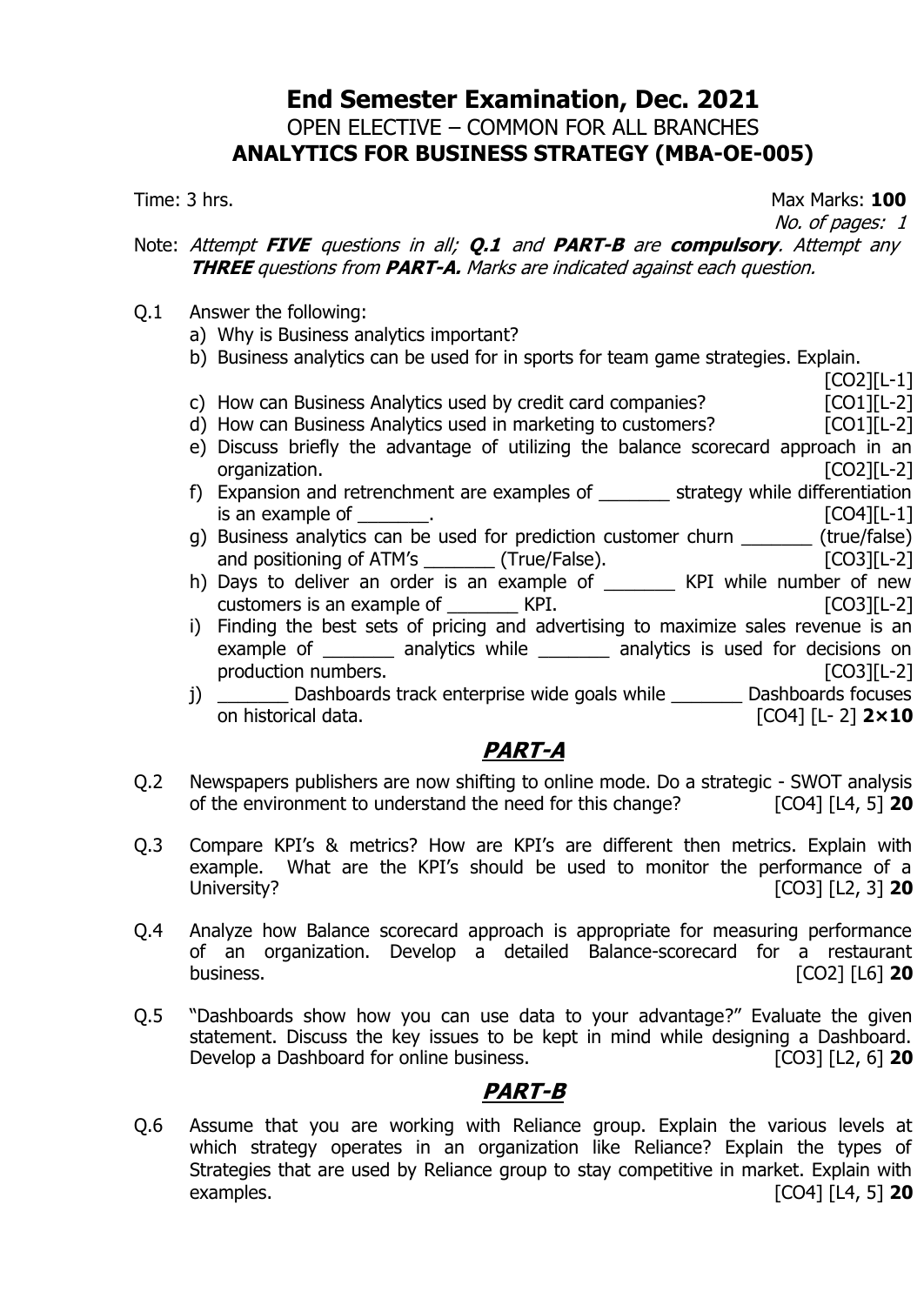#### **End Semester Examination, Dec. 2021** OPEN ELECTIVE – COMMON FOR ALL BRANCHES

### **SALES SKILLS FOR BUSINESS SUCCESS (MBA-OE-007)**

Time: 3 hrs. Max Marks: **100** No. of pages: 1

Note: Attempt **FIVE** questions in all; **Q.1 is compulsory.** Attempt any **TWO** questions from **PART-A** and **TWO** questions from **PART-B**. Marks are indicated against each question.

#### Q.1 a) **Answer the following questions:**

- i) Mention any 2 advantages of building personal relationship with clients.
- ii) List few qualities of a mentor.
- iii) List the job role of vice president-sales working with Hindustan Times Group. **2×3**

#### b) **State weather the following statements are TRUE or FALSE:**

- Sales and Marketing are separate functions in scope.
- ii) Digital medium is not at all effective in generating leads.
- iii) Customer retention is less costly than customer acquisition.
- iv) Negotiation is not a part of the SPANCO process?
- v) The buying process differs for B2B and B2C customers.
- vi) Key accounts management is a part of sales function.
- vii) Recognition of customer needs is the last step in the buying process. **2×7**

 $[CO-1, 2, 3][L-4, 5]$ 

# **PART-A**

- Q.2 How will you sell a holiday package to the moon to a prospective customer? [CO-2,4][L-3,6] **20**
- Q.3 What skills sets are required to have a great career in sales function? [CO-1,2][L-1,2] **20**
- Q.4 Why is sales planning so critical to the success of an organization? [CO-3,4][L-4,5] **20**

### **PART-B**

- Q.5 Mention different ways of building relations with a customer? [CO-2,3][L-2,3] **20**
- Q.6 Comment on the role of psychology in personal selling. [CO-2,4][L-3,5] **20**

#### Q.7 **Sales Planning:**

It is important for effective sales managers to respond to environmental threats and opportunities. Environmental influences consist of social, cultural, technological, economic, political and legal factors. Pentium-111 (Intel processor) is in great demand in the market because of its processing speed which gives greater and quicker access to information which can be both received and sent.

The sales people also have access to more accurate and current data which proves useful in selling. Sales managers are motivated by incentives but the health of the economy also has many repercussions. In difficult times the company tries to reduce sales incentives as they are unable to cope with expenses. Some other companies also take an opposite approach as they increase their incentive programmes for maintaining the sales and morale of the sales people. The type of incentives also varies with the health of the economy. Merchandise, travel and costs are more popular in tough times than the long term value awards like recognition of good work or recognition awards which may be given to salesman.

Sales Managers must monitor change in legal environment. It affects the way the sales people sell and managers manage. The ability to adapt to changes is one of the most important skill-requirement for business people. This determines the success of the company.

- a) Discuss whether the incentives are lowered or increased during tough times.
- b) With the demand of Pentium-111 and other high technology equipment the time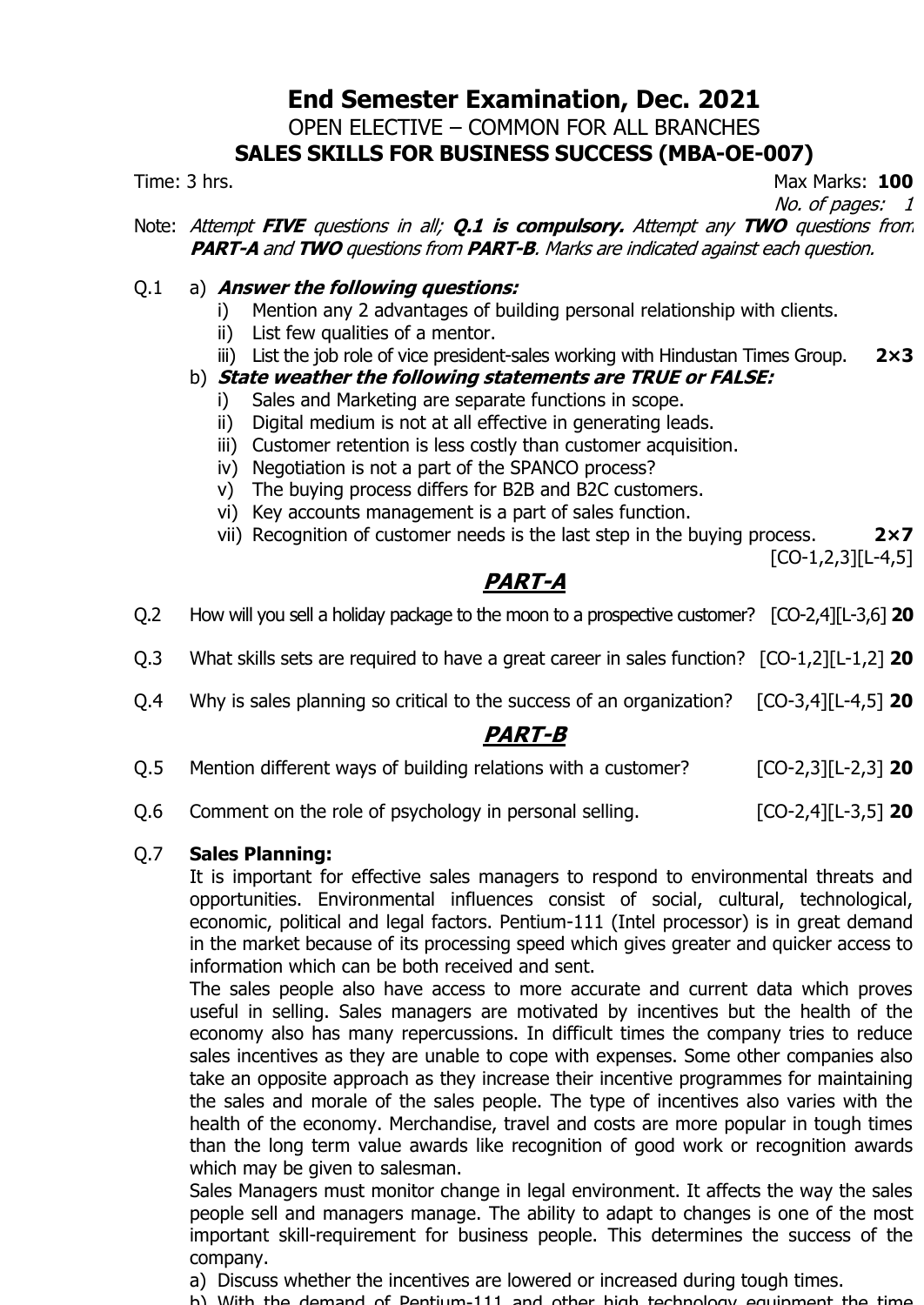MBA – Third Semester

### **AIRLINE MARKETING MANAGEMENT (MBA-DS-AM-302)**

Time: 3 hrs. **100** 

No. of pages: 1

#### Note: Attempt **FIVE** questions in all; **Q.1** and **PART-B** are **compulsory**. Attempt any **THREE** questions from **PART-A.** Marks are indicated against each question.

- Q.1 For the statements given below, state whether true or false and justify/ give reasons for the same.
	- a) When business is low, airlines may schedule maintenance?
	- b) Code sharing arrangements by airlines are useful for customers.
	- c) Employee training is not important for ground staff.
	- d) Tangibles are more important than human behavior, in the aviation industry.
	- e) Aviation is a high value service, with only premium pricing.
	- f) Countries with high GDP growth rate depend more on aviation industry.
	- g) Customers are ready to pay a premium for airline services.
	- h) Fellow customers influence the zone of tolerance in the airline travel experience.
	- i) Loyal customers never complain about service failures.
	- j) Aviation industry has high credence qualities. [CO1, 2, 3, 4, 5] [L1, 2, 3] **2×10**

# **PART-A**

- Q.2 The socio economic scenario of India has played an important role in the growth of the aviation sector. Discuss with the help of examples. [CO2] [L2, 3] **20**
- Q.3 Depict the process of baggage check in at an airport, through a well labeled service blueprint. [CO1, 4] [L3, 6] **20**
- Q.4 Airlines customers from the Indian middle class (as per 2021 Kuppaswamy scale), have many expectations from the pre-boarding time at an airport. Explain through the various levels of expectations (minimum tolerable to desirable). [CO1, 3, 4] [L3] **20**
- Q.5 How may busy airports manage empathy, assurance and responsiveness for passengers in various encounters? [CO3, 5] [L3] **20**

Q.6 Evaluate the message given below, with respect to the appeal, imagery, narratives and tangibles. [CO1, 4, 5] [L1, 3] **20**



**PART-B**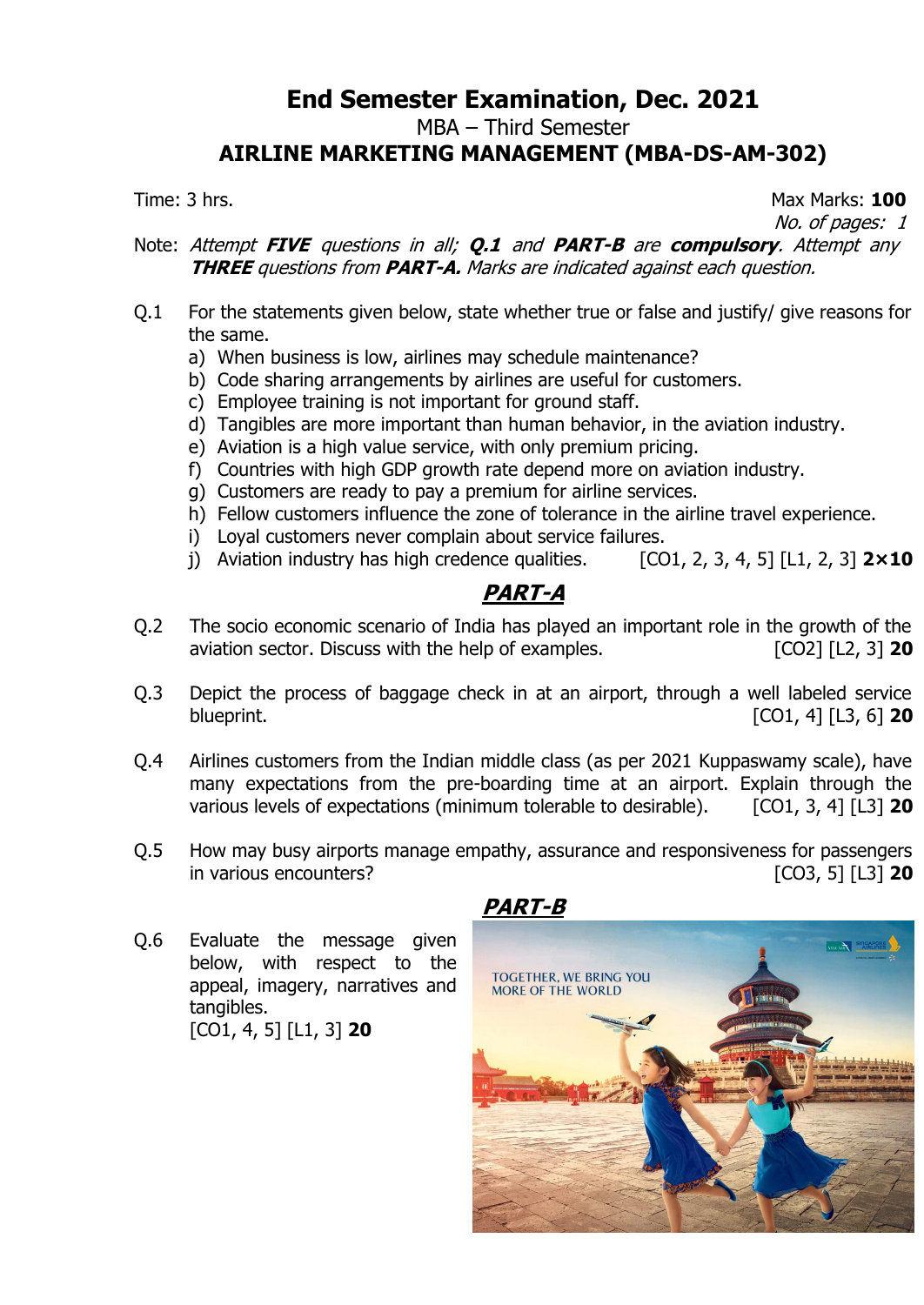MBA – Third Semester

#### **AIRLINE FINANCIAL MANAGEMENT (MBA-DS-AM-303)**

Time: 3 hrs. **100** 

No. of pages: 1

Note: Attempt **FIVE** questions in all; **Q.1** and **PART-B** are **compulsory**. Attempt any **THREE** questions from **PART-A.** Marks are indicated against each question.

- Q.1 Define **(any five)** sub questions in three to four lines each:
	- a) Finance lease.
	- b) Japanese operating lease.
	- c) Factoring as a source of finance.
	- d) "Payback" as an evaluation technique.
	- e) Valuation of tangible assets.
	- f) Fuel price exposure in Airline Financial Management.
	- g) Initial public offerings. [CO1, 5] [L1,2, 4] **4×5**

### **PART-A**

- Q.2 Define the scope of financial management. What role should the financial manager play in a modern enterprise? [CO2] [L2] **20**
- Q.3 Calculate:
	- a) The present value of  $\Box 600$  i) received one year from now; ii) received at the end of five years; iii) received at the end of fifteen t=years. Assume a 5%-time preference rate.
	- b) The present value of  $\Box$ 700 each paid at the end of next six years. Assume 8% of interest. [CO1] [L3] **10×2**
- Q.4 Availability of raw material and the size of the business affects the requirement of raw material. Elaborate the statement while explaining in detail the various factors affecting the net working capital requirement. [CO4] [L3] **20**
- Q.5 The airline business is a tough business. Profit margins are thin, fixed costs are high, capital expenditures are large, government regulation has been unstable, and taxation can be unmerciful. Enumerate. [CO3] [L4] **20**
- Q.6 Foreign exchange management is an integral component of airline financial management. Enumerate. [CO5] [L4] **20**

# **PART-B**

Q.7 Equipment a has a cost of  $\Box$ 75,000/- and generates cash flow of  $\Box$ 20,000/- per year for six years. A substitute equipment B would cost  $\Box$ 50,000/- and generate cash flow of  $\Box$ 14,000/- per year for six years. The required rate of return of both equipments is 11 percent. Which equipment would be accepted and why? [CO5] [L4] **20**